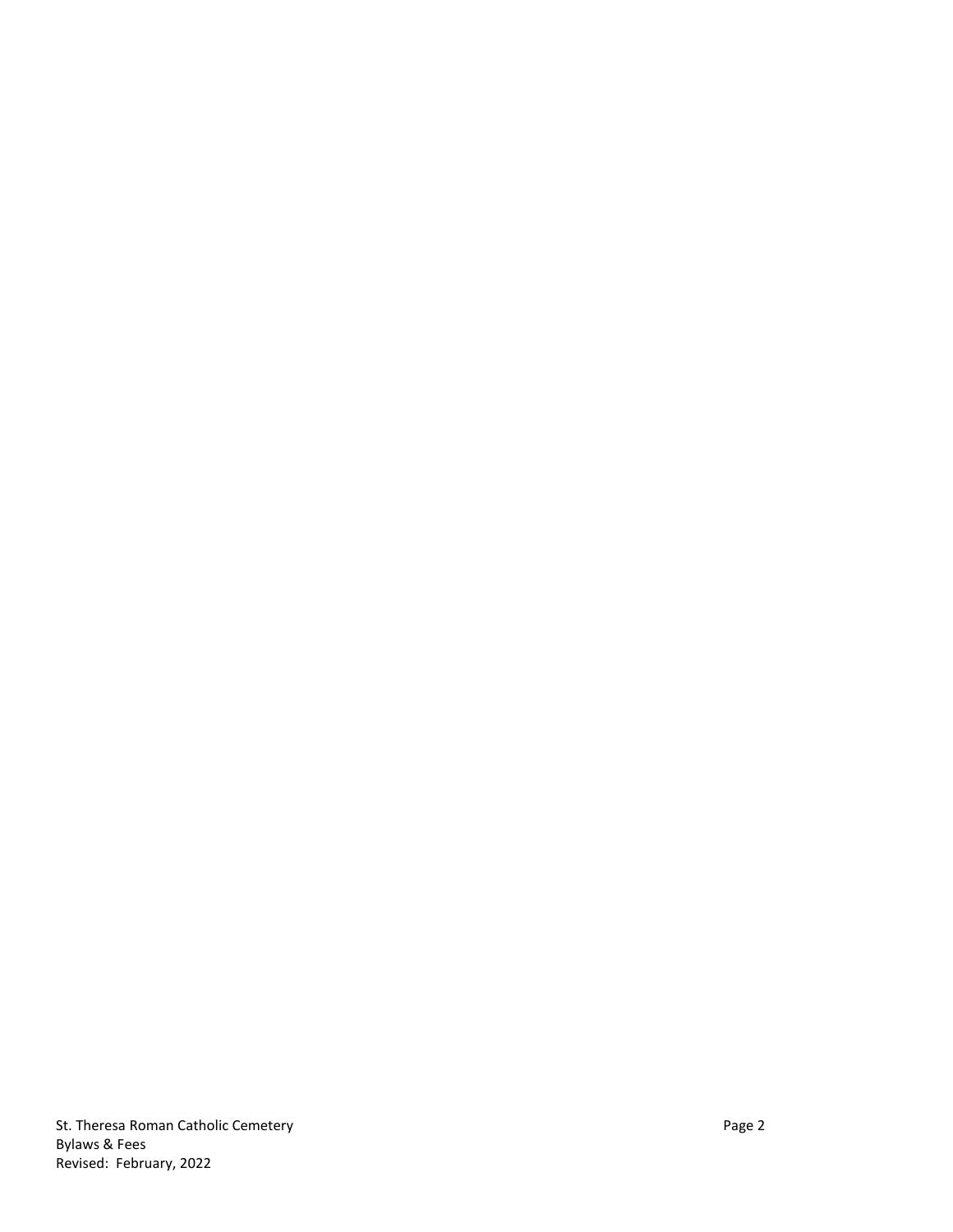#### **Cemetery History (or The Cemetery)**

Land for a cemetery was donated to St. Theresa church in 1935 by Tom Carney. Tom Carney, Walter Folliard and Joe Schneider developed the property into St. Theresa Roman Catholic Cemetery, in the spring of 1935. Mr. Walter Folliard, a First World War Veteran, (Private), was the first person buried in the cemetery on December 3<sup>rd</sup>, 1935. Volunteers provided a minimum amount of maintenance until water for irrigation became available, and the previously barren land that was without trees, shrubs or lawn was landscaped and a sprinkler system was installed. Many parishioners participated in beautifying the cemetery.

The cemetery was rededicated in 1982. In the summer of 1989, vandals damaged the Corpus and a new one was ordered. The first guidelines for the maximum use of the cemetery space were drafted by the Parish Council in 1983 and were introduced by Fr. Robert Anderson, Pastor of St. Theresa Roman Catholic Parish. The original guidelines, in addition to new ones put forth, are in effect today.

By 2021, St. Theresa Roman Catholic Cemetery was the resting place for over 960 people. Father Alexander Louis de Lestre (1879-1967), the second resident priest, served St. Theresa Parish from 1937-1952. He has a place of honor in St. Theresa Cemetery.

#### **Purpose of the Cemetery**

St. Theresa Roman Catholic Cemetery is an extension of our Corpus Christi Catholic Parish community (formerly St. Theresa Parish and Holy Spirit Chapel), a place for peace, prayer, reflection, hope and remembrance. St. Theresa Cemetery is a vital part of our Catholic life, expressing our faith, from conception to our natural end, reverence and respect for sacred burial on consecrated ground. We bury the dead with dignity and respect in the Catholic tradition; we comfort the living with compassion and concern and we provide sacred space for remembering. The cemetery is a place where the faithful express their belief in the Communion of the Saints and offer prayers on behalf of the departed.

#### **Purpose of the Bylaws**

The cemetery is private property. Interment Rights Holders and the public may visit the cemetery at their own risk and shall be governed by these Bylaws. By-law compliance ensures the safety of the Cemetery and all visitors, and the maintenance of proper cemetery operations. The use of any plot, exercise of interment rights, installation of any memorial, visitation of any memorial site and performance of all services is subject to the bylaws of the cemetery as may be currently in effect or from time-to-time amended.

These Bylaws are designed for the mutual protection of the Owners of Interment Rights within St. Theresa Roman Catholic Cemetery, visitors, Cemetery employees, and committee members or designated contractors**.** Enforcement of these Bylaws will help to protect the Cemetery and create and preserve its beauty. These Bylaws have been adopted as the Bylaws of the Cemetery, and all Owners of Interment Rights, visitors and persons performing work within the Cemetery shall be subject to these Bylaws, Schedules and all amendments or modifications hereto, as shall be adopted by the Cemetery Committee and approved by the Registrar from time to time.

The following schedules are attached to and form part of these Bylaws:

Schedule A Definitions

- Schedule B Fee Schedule
- Schedule C Interment Contract (and Plot Reservation License)
- Schedule D Surrender or Transfer of Reserved Plot Permit
- Schedule E Disinterment Permit

St. Theresa Roman Catholic Cemetery **Page 3** and the state of the state of the state of the state of the state of the state of the state of the state of the state of the state of the state of the state of the state of the Bylaws & Fees Revised: February, 2022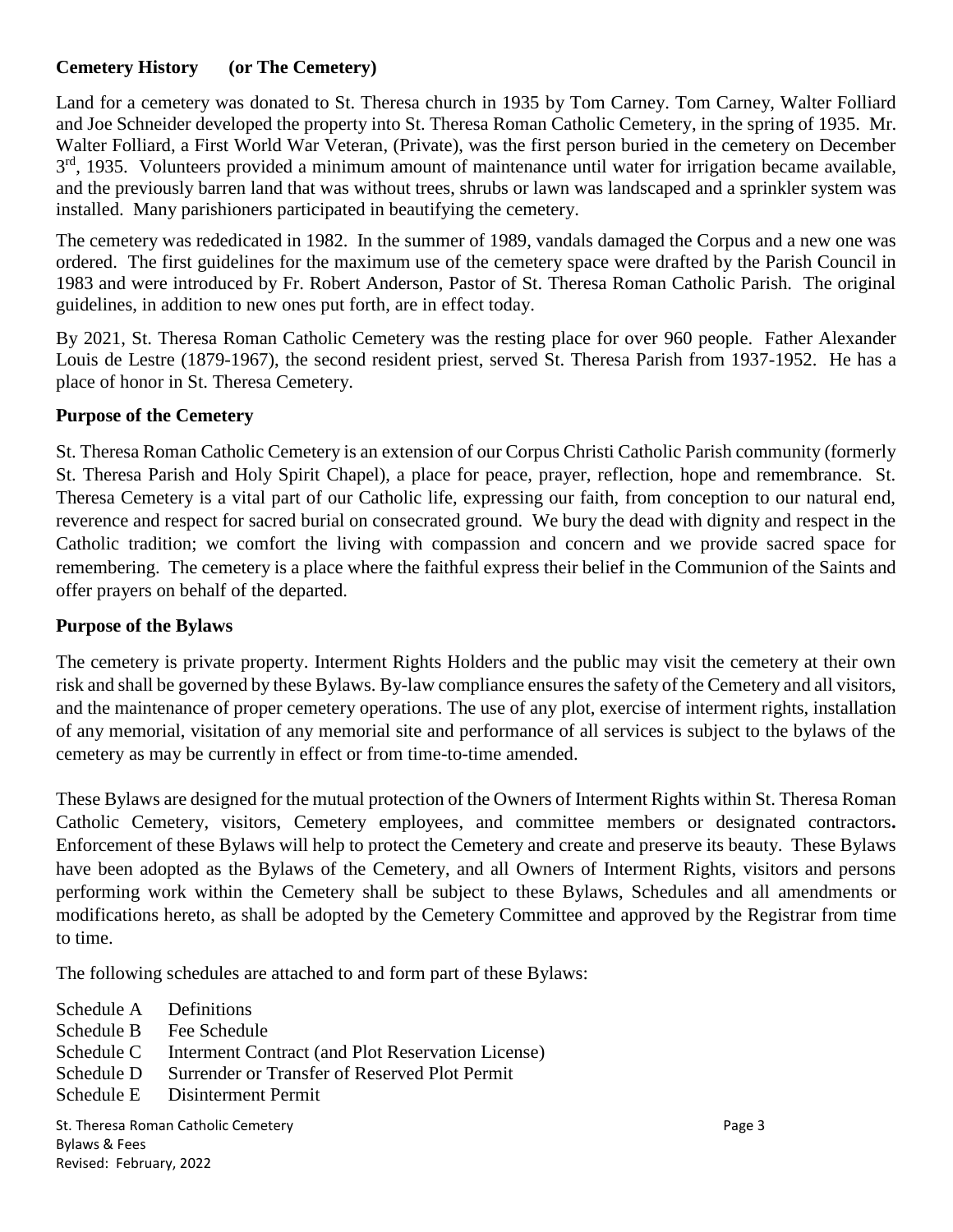#### **Bylaw 1 Administration**

*1.1* The administration of St. Theresa Roman Catholic Cemetery shall at all times be carried out in accordance with the Business Practices and Consumer Protection Act, the Cremation Interment and Funeral Services Act, and the Cremation Interment and Funeral Services Regulation. Consumer Protection BC enforces and administers these Acts and Regulations. St. Theresa Roman Catholic Cemetery is a religious cemetery owned, managed and administrated by Corpus Christi Roman Catholic Church. The cemetery operates in accordance with the above mentioned Acts and Regulations and the rules and discipline of the Roman Catholic Church. It reserves the right to refuse admission to the Cemetery and to refuse the use of any of the Cemetery's facilities at any time, to any person or persons whom the management may deem to be objectionable to the interest of the Cemetery. Religious ceremonies other than those of the Roman Catholic Church are not permitted in the Cemetery unless the consent of the Cemetery Committee has been obtained.

# *1.2 Severability*

If a portion of this bylaw is held invalid by a Court of competent jurisdiction, then the invalid portion must be severed, or corrected, and the remainder of this bylaw is deemed to have been adopted without the severed section, subsection, paragraph, subparagraph, clause or phrase.

# *1.3 Administrative Records*

The Cemetery Administrator and the Office Manager shall maintain such records as are necessary for the administration and management of St. Theresa Roman Catholic Cemetery, and as are required by the Cremation, Interment and Funeral Services Regulation.

# *1.4 Fiscal Year*

The financial year for St. Theresa Roman Catholic Cemetery shall be the calendar year from January 01 to December 31.

### *1.5 Parish Served*

Spaces in St. Theresa Roman Catholic Cemetery are intended for the burial of parishioners of Corpus Christi Parish. This limitation is necessary because there is limitation of space and Corpus Christi Parish is responsible for all ongoing expenses for comprehensive grounds maintenance and perpetual care.

# **Bylaw 2 Cemetery Operations**

### *2.1 Cemetery Location*

2860 Sexsmith Road, Kelowna, BC

Legal Description: Lot 32, Plan KAP4199B, Section 3, Township 23, Osoyoos Division of Yale Land District, Pt of L 32 PL 546 S/O PL B4199

### *2.2 Cemetery Administrations*

St. Theresa's Roman Catholic Cemetery Committee ("the Cemetery Committee") administers the Cemetery, and the sale of the right to use cemetery plots, interment permits, marker permits, scheduled burials, and maintain burial records, size of plots, placement of headstone markers, flowers and other related memorials. The Cemetery Committee has all such powers and authority as is necessary to permit such operation. All decisions regarding committee membership will be made at the discretion of the Cemetery Committee.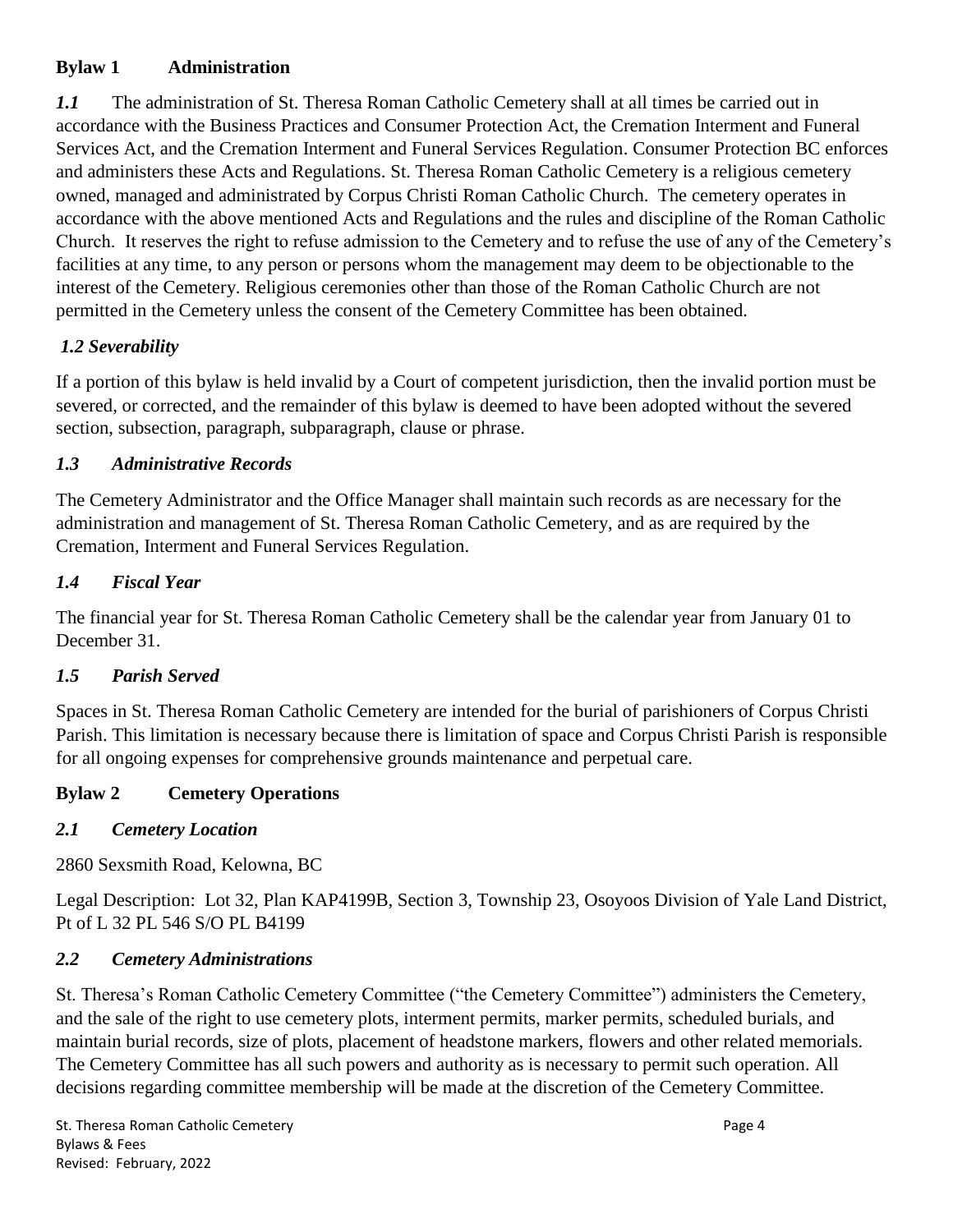#### *2.3 Delegation of Authority*

Authority is delegated to the Cemetery Administrator and to the Office Manager of Corpus Christi Parish to administer this bylaw in accordance with the duties and powers contained in this bylaw.

#### *2.4 Cemetery Plan*

A copy of the plan of the Cemetery shall be kept available for public inspection by the office manager at Corpus Christi Parish.

#### *2.5 The Cemetery Administrator*

The Cemetery Administrator or his designate shall be responsible for the overall management and operation of the Cemetery, including but not limited to: (a) directing and supervising all Cemetery employees and workers in carrying out their duties, including, but not limited to, maintaining the general care and maintenance and repairing cutting or mulching grass, removal of leaves and debris, pruning of shrubs and trees, looking after the irrigation system, Cemetery lands and improvements, opening and closing graves, directing funerals and installing Memorials; (b) ensuring that the Cemetery is at all times maintained in a neat, tidy and safe condition, as may be possible at the discretion of the cemetery committee.

### *2.6 The Office Manager*

The Office Manager shall coordinate with the Cemetery Administrator the maintenance of records, issue permits, administer applications for interment, and ensure the preparation and maintenance of all records required under this bylaw. Cremation, Interment and Funeral Services Regulations and the Business Practices and Consumer Protection Act for the proper and efficient administration and management of the Cemetery.

#### *2.7 Compliance of Bylaws*

The Cemetery Committee reserves the right to compel all persons coming into the Cemetery to obey all Bylaws adopted by the Cemetery.

#### *2.8 Liability, Loss or Damage to Property*

The Cemetery Committee or its' delegate may take reasonable precautions to protect against loss or damage to property or rights with the Cemetery; but it expressly disclaims all responsibility or liability for loss or damage from causes beyond its reasonable control, and specifically, but not by way of limitation, from loss or damage caused by routine cemetery operations, elements and act of God, common enemy, thieves, assailants, vandals, strikers, lockout or labour trouble, mischief makers, explosion, unavoidable accident, invasion, insurrection, riot, government act or regulation or order of any military or civil authority, whether the loss or damage be direct or indirect. Grave markers, monuments and similar items are the personal property of individual plot owners and/or their families. They are not the property of the Cemetery. The Cemetery does not insure such personal property. Accordingly, plot owners are encouraged to speak with their personal insurer if they wish to insure their personal property which is present at the Cemetery. Grave markers, monuments and similar items required care or repairs, and this is the responsibility of the plot owners and/or their families. The cemetery administrator must grant approval in writing before any repairs are undertaken. St. Theresa Roman Catholic Cemetery shall not be liable in respect to any care or repairs required to improve existing gravesites beyond the normal cemetery maintenance level of service.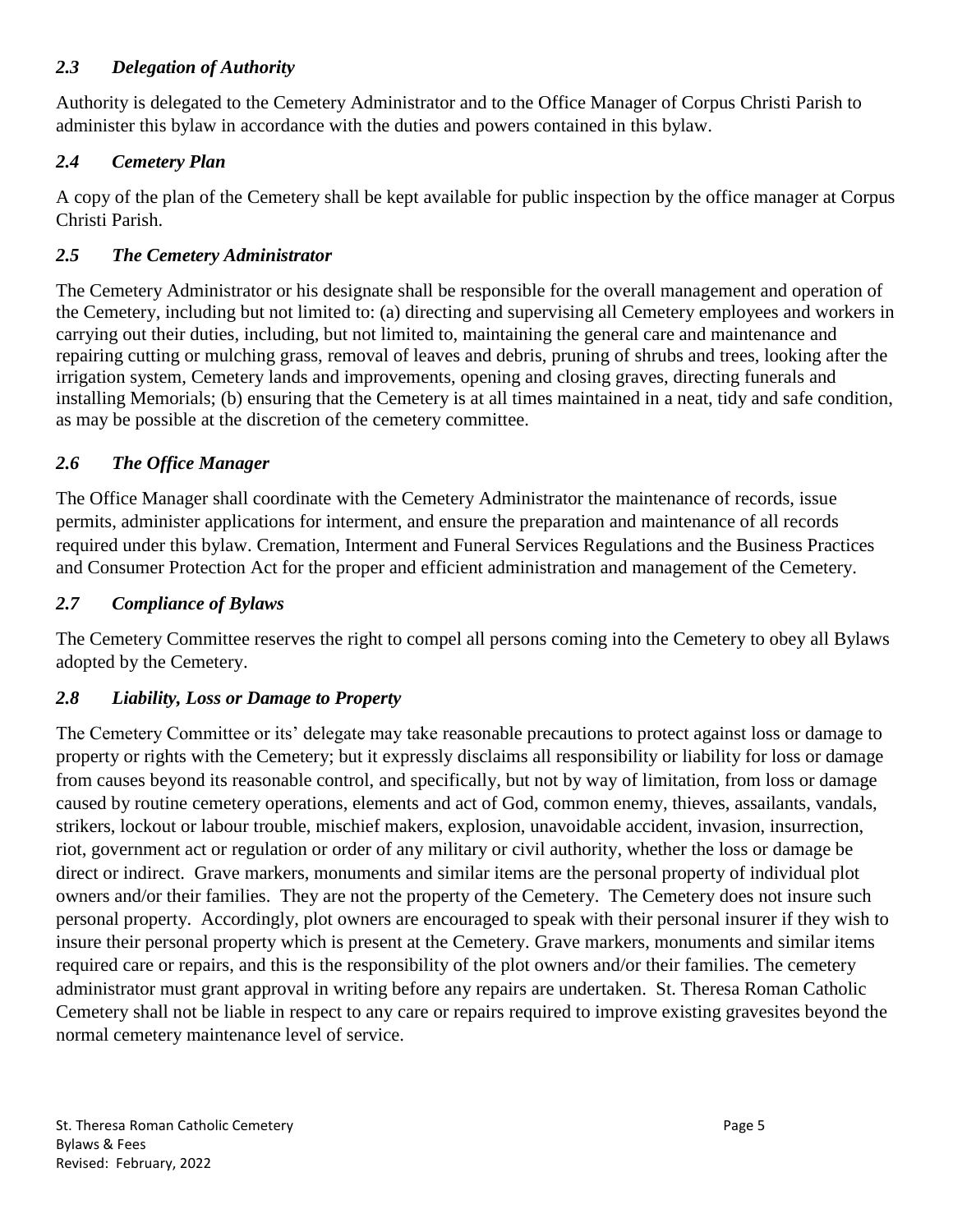### *2.9 Improvements within the Cemetery*

The Cemetery Committee or its' delegate shall have sole and exclusive authority with respect to the planting, sodding, surveying and improvements within the Cemetery. No persons other than duly authorized persons, shall be allowed to perform any work within the Cemetery without written authorization issued by the Cemetery Committee. All alterations of plots in the cemetery shall be under the direction of and subject to the approval of cemetery administrator. If made without written consent of the cemetery administrator, the cemetery administrator or caretaker may remove such unapproved alterations at the expense of the interment rights holder.

#### **Bylaw 3 Interment, Disinterment and Exhumation**

#### *3.1 Arrangements for Interment*

Arrangements for interment must be made at the office of the Office Manager in writing by the person authorized with the right to control the disposition of the human remains or cremated human remains as set out in Section 5 (1) of the Cremation Interment and Funeral Services Act.

All persons applying for and interments in St. Theresa Roman Catholic Cemetery shall provide the Registration of Death or Cremation Certificate and the following information for the purpose of records as required before such interment is permitted:

(a) The full name of the deceased and name of the person with the Right of Interment, if not the same.

(b) Place/date of birth and place/date of death.

(c) Age.

- (d) Day, date and time of interment.
- (e) Plot number in case of pre-purchased plot into which the deceased is to be interred.
- (f) Name of the Funeral Home.
- (g) The name(s) and related addresses of the person(s) to receive the Interment Right authorization for the Plot.
- (h) The name(s) and related addresses to the next of kin.

### *3.2 Interment Right Contract (Plot Reservation License)*

An Interment Right Contract must be completed and all fees in Schedule C paid prior to the interment of human or cremated human remains. All permits for interment of deceased human remains shall be in the form of an Interment Right Contract attached hereto and forming part of this Bylaw.

#### *3.3 Interment*

Interment Rights within the Cemetery shall be used for no purpose other than for the interment and/or memorialization of human remains and cremated human remains. Every person wishing to arrange interment and for other cemetery services for a deceased person shall obtain the Interment Right authorization contained in Schedule "C" of these Bylaws and for that purpose shall:

(a) make application at the office of the Cemetery during office hours, setting forth a statement of the name, age, date of death of the deceased, cause of death, proposed date and time of interment, and such other information as required in Bylaw 3.1; and

(b) pay the applicable interment fees prescribed in Schedule "B" of these Bylaws before an interment is permitted in a particular plot within the Cemetery. All fees for disinterment must also be paid in advance. The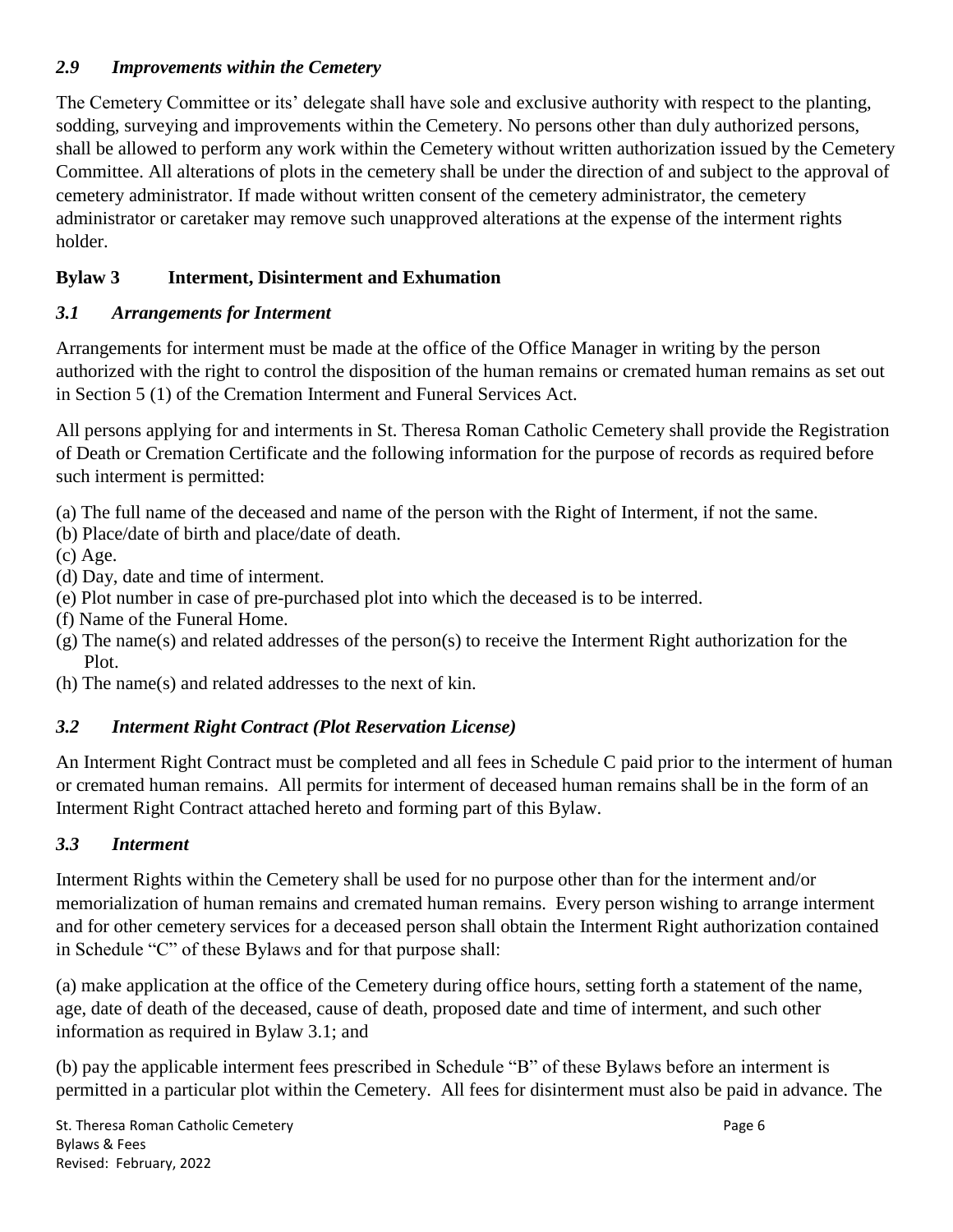Right of Interment is for the use of the plot only and all fees and charges related solely to the plot and do not include any other charges including without limitation, charges for grave services, such as opening and closing graves at time of interment or disinterment, grave and cremation liners, installation of memorial markers, or miscellaneous expenses in accordance with the fees then in effect under the Bylaw or any subsequent Bylaw and shall be paid at the office of the Cemetery at the time of purchase. The Interment Right Holder is responsible for these extra expenses. The issuance of a right of interment does not entitle the Holder to require the Cemetery to inter the human remains or cremated human remains of the designated person in the plot unless the Holder complies in all respects with the provisions of these Bylaws, including without limitation, the payment of fees related to the interment.

# *3.4 Reservation of Plots*

Cemetery plots may be reserved prior to the need for an interment, but this is not a pre-need cemetery services contract. Any fees for cemetery services are not due until interment arrangements are made with the Office Manager. The sale of an Interment Right is not the sale of a plot, but the right to an interment in an assigned plot (grave space). Fees for the Interment Right are due at the time a plot is reserved. Fees to reserve a plot are listed in Schedule "B" of these bylaws. There are additional charges for cemetery services, such as funeral director charges or miscellaneous expenses. The Interment Right holder is responsible for these extra charges. An Interment Right Holder does not acquire any rights or interest on the roads, paths, and other areas that allows access to and from any plot or interest in any gardens, structures, buildings or other property at St. Theresa Roman Catholic Cemetery.

All reserved plots must be paid in full at the time the plot is reserved.

# *3.5 Human Remains Only*

Only human remains and cremated human remains shall be interred in St. Theresa Roman Catholic Cemetery. No above ground interments are permitted. The scattering of cremated remains is not permitted.

# *3.6 Burial Permit and Acknowledgement of the Registration of Death*

The human remains of a deceased person or cremated human remains shall not be accepted for interment unless accompanied by the "Burial Permit and Acknowledgement of the Registration of Death" of the deceased issued by a District Registrar of Births Deaths, and Marriages, or other official, under the provisions of the *Vital Statistics Act.*

### *3.7 Opening and Closing of Graves*

No grave may be dug, opened or closed by any person other than a person authorized to do so by the Cemetery Administrator.

### *3.8 Grave Liners*

Every interment in the Cemetery is required to have a grave or cremation liner that will be provided at a cost by the Cemetery.

### *3.9 Right of Refusal*

St. Theresa Roman Catholic Cemetery reserves the right to refuse to sell to any person Rights of Interment in excess of two plots.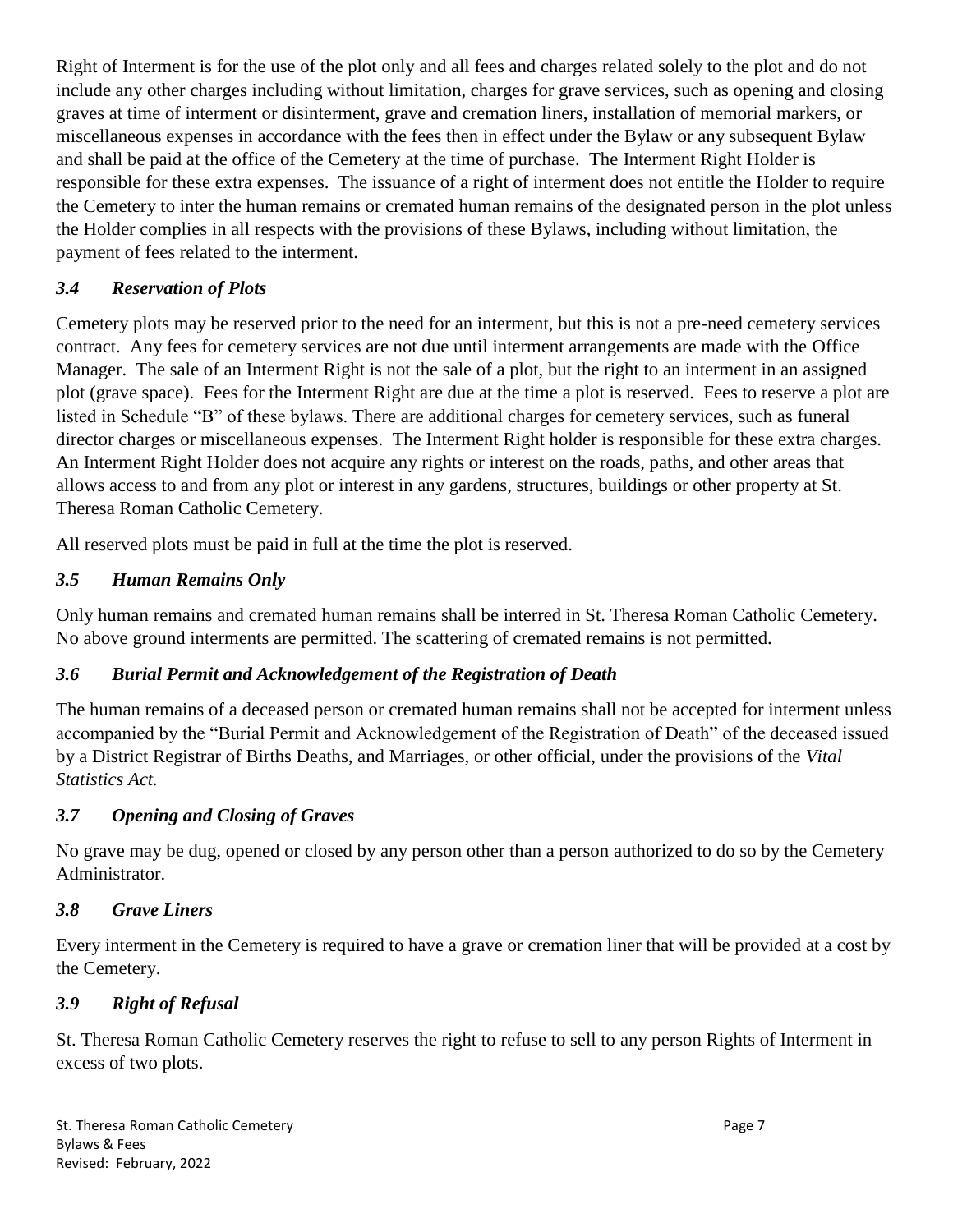# *3.10 Right to Correct Errors*

(1) In the event that an error is made on the part of St. Theresa Roman Catholic Cemetery in making a plot reservation prior to the use of a Plot for interment, and that Plot is no longer available, St. Theresa Roman Catholic Cemetery reserves the right to

- (a) amend the effect Right of Interment or other reservation made prior to the enactment of these Bylaws, so as to provide a plot of equal or greater value and similar location in St. Theresa Roman Catholic Cemetery acceptable to the Plot Holder, or
- (b) cancel the Right of Interment and refund the full amount paid without interest, as evidenced in St. Theresa Roman Catholic Cemetery records, for the reservation. The Plot Holder shall notify the Cemetery Administrator of the Plot Holders preference within 30 days of the notification of the error. If there is no agreement from the rights Holder, either party may apply to the Director of Consumer Protection BC, who may resolve the matter in any way the registrar considers appropriate in the circumstances as per Section 43 of the CIFSA.

St. Theresa Roman Catholic Cemetery shall not be liable in respect to any errors, except as foresaid.

(2) Where human error is made, and human remains are interred in the wrong plot, the Cemetery shall, upon receiving permission from the person authorized and describe in Section 5(1) of the Cremation Interment and Funeral Services Act, (CIFSA),

(a) disinter the human remains from the wrong plot and inter them in the correct plot if available, or

(b) if the correct plot is not available, disinter the human remains from the wrong plot and inter them in a plot in St. Theresa Cemetery acceptable to the representative of the Plot Holder, and shall, within 30 days after that, notify the registrar of disinterment and interment.

(3) Where the parties fail to agree on a settlement under subsection (1b) or (2b), either party may apply to the Director of Consumer Protection B.C. who may resolve the matter in any way the registrar considers appropriate in the circumstances as per Section 43 of the CIFSA.

St. Theresa Roman Catholic Cemetery nor the cemetery committee shall be liable in respect to any such errors, except as foresaid".

# *3.11 Full Burial/Cremation Plots*

A single plot may be purchased and used for the interment of two human remains. The burial plot may then be used for two burials with the first at eight feet and the second at six feet. No?" side by side" plots are available. Cremation plots may contain up two cremated remains.

# *3.12 Size of Plot Spaces*

- (a) the size of adult plots shall be  $(6)$  six feet by  $(10)$  ten feet or  $(1.8m \times 3.05m)$
- (b) the size of a children's plot shall be  $(3)$  three feet by  $(6)$  six feet or  $(0.9m \times 2.8m)$
- (c) the size of an infant's plot shall be  $(2)$  two feet by  $(4)$  four feet or  $(0.6m \times 1.2m)$

(d) the size of a cremation plot shall be (3) three feet by (4) four feet or  $(0.9m \times 1.2m)$ 

# *3.13 Number of Interments per Plot*

The following outlines the maximum number and types of remains that may be interred in any one grave: (a) one single full sized interment (human remains); or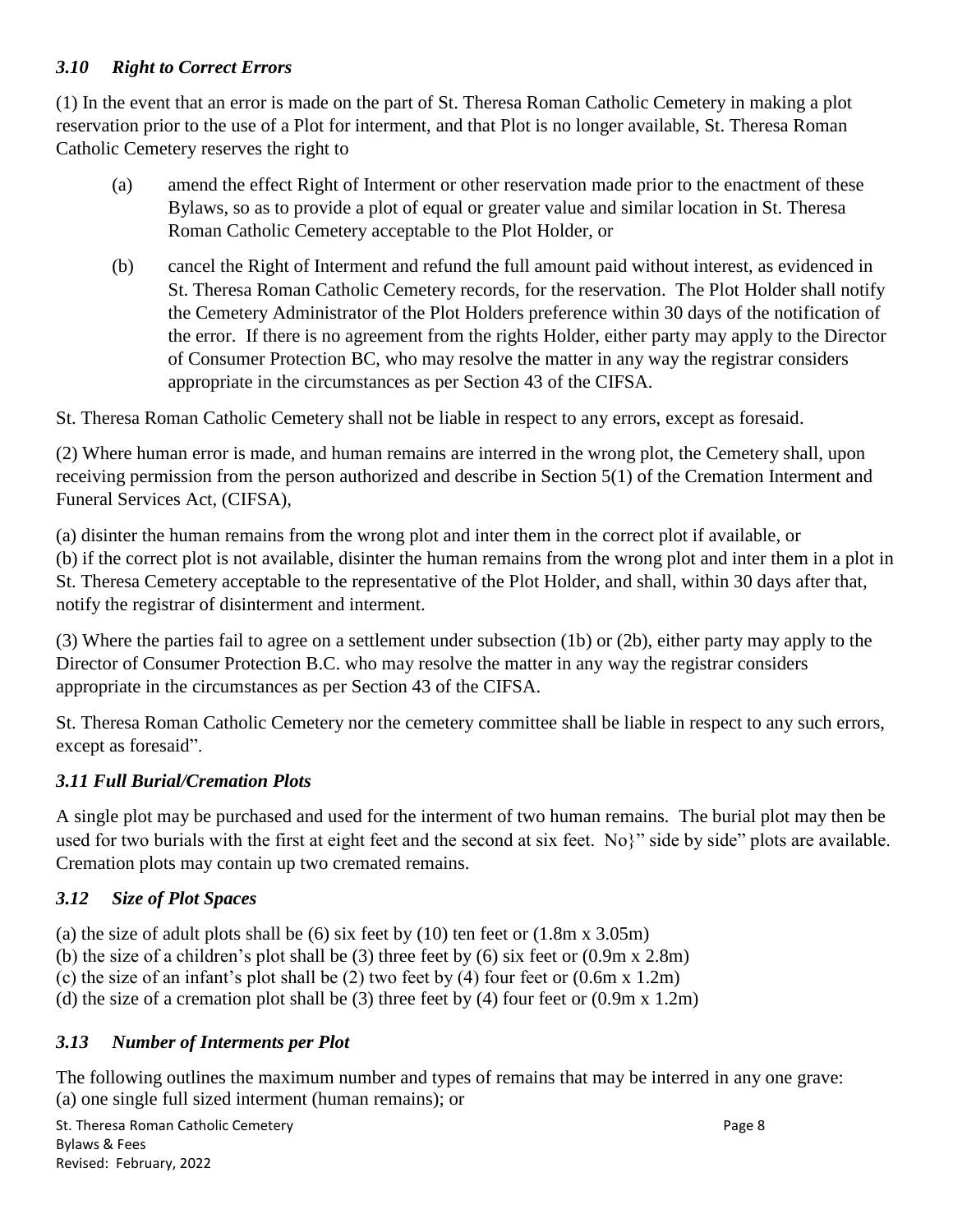(b) two full sized interments (human remains), (double depth), with the first full size interment at the lower depth than the second interment at the upper depth; or

(c) two full size interments (human remains), with up to four human cremated remains; or

(d) up to two cremated human remains in a single cremation plot.

A single adult plot may be purchased and used for the interment of two human remains. The burial plot may then be used for two burials, with the first at eight feet and the second at six feet. No side by side plots are available. No methods of interment above ground level shall be permitted in the cemetery. Scattering of cremated human remains is not permitted and any part of the cemetery.

Up to four (4) cremation plots may be added to an adult plot after two full burials have been interned in a plot. No additional full burials shall be permitted if there is one full burial in that plot and there are two (2) cremated human remains already interred in that plot.

# *3.14 Right of Interment is Not Transferable*

The Holder of a Right of Interment shall not allow or permit any interment in a reserved plot, and shall not transfer or dispose of the right to use the plot to another person, except at the discretion of the cemetery committee. A request for transfer or disposal must be made in writing pursuant to Schedule D of these Bylaws to the Cemetery Committee. The Cemetery Committee may, at its sole discretion, allow or reject the transfer of the Right of Interment for any unused plot.

# *3.15 Transfer of Plot*

A Right of Interment may not be transferred by an Interment Rights Holder or executor(s) of a person's will except at the discretion of the cemetery committee. The transfer of any right of interment or cemetery plot whether by conveyance, or otherwise shall be subject to the Bylaws of St. Theresa Roman Catholic Cemetery. An application for transfer shall be made to the cemetery committee along with:

(a) payment of the transfer fee prescribed in Schedule "B",

(b) payment of all outstanding Cemetery charges and fees owed by the Interment Right Holder;

(c) the transfer request must be in writing by the Holder of a Right of Interment or the executor of a persons Will and shall be in the general form of the Surrender or Transfer of reserved plot Permit as set out in Schedule "D" and such other information as the Office Manager may reasonably request; as detailed in Bylaw 3.1 and

(d) the original Right of Interment or license.

Any such transaction shall not be recognized unless and until recorded in the records of St. Theresa Roman Catholic Cemetery and the payment of the transfer fee prescribed in Schedule B.

# *3.16 Approval of Transfers*

If a transfer of a Right of Interment is approved, the Office Manager shall: (a) record the details of the transfer including the name, mailing address and all other contact information of the proposed transferee in the Cemetery records kept for that purpose; and (b) enter into a new Interment Right Contract with the applicant.

# *3.17 Right of Interment Cancellation and Refunds*

Upon receiving a written request by a person holding a Right of Interment Permit or executor of the will to forfeit such right to use and occupy the plot, within 30 days of its purchase the Office Manager may cancel the Right of Interment Permit and a full refund of the original purchase price of the plot identified, without interest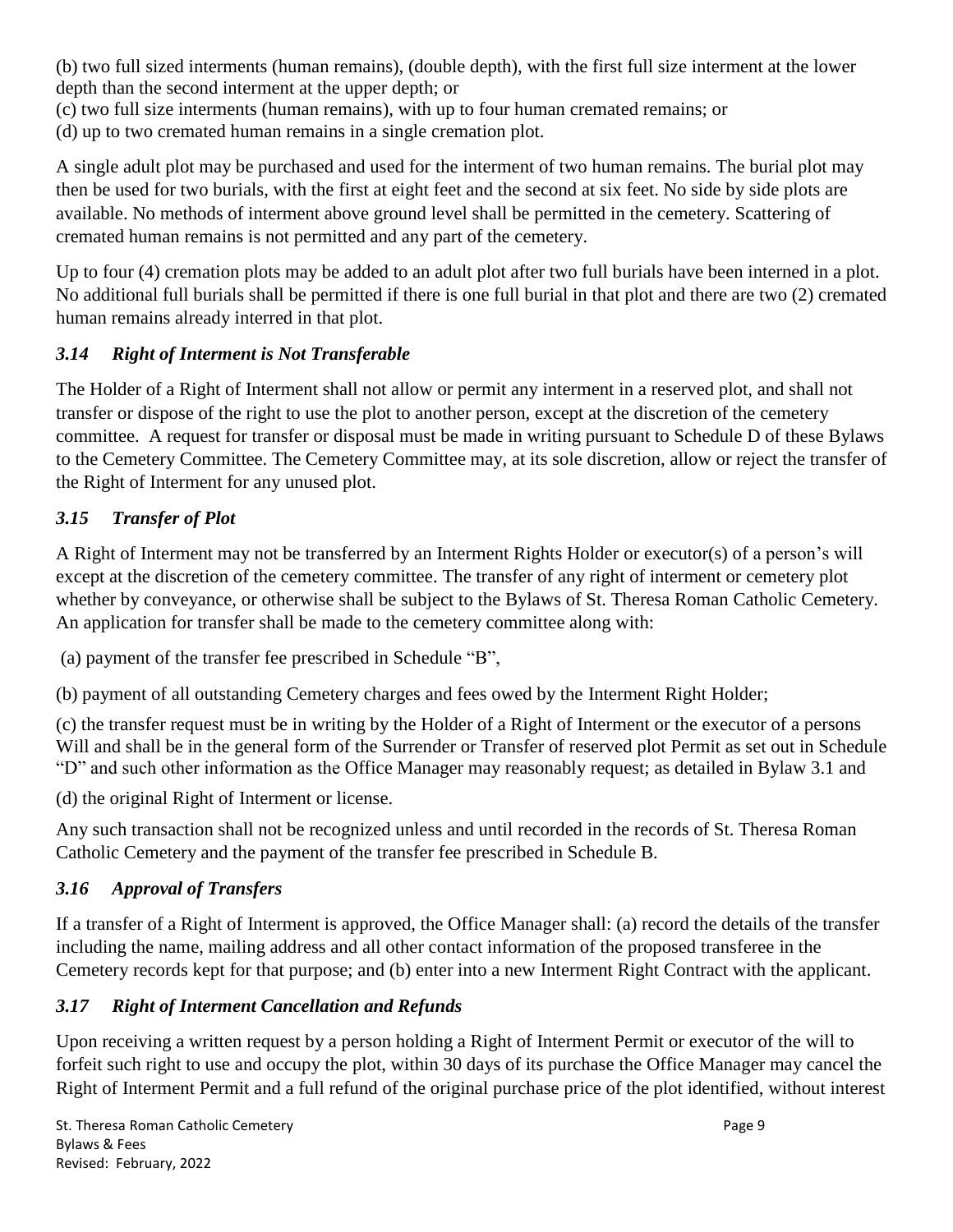shall be paid provided that: (a) there were no interments in the plot, and (b) the Interment Right Holder or executor of the plot holders estate submits a written application to the Office Manager, requesting cancellation of the Right of Interment, and (c) the original Right of Interment of licenses is surrendered, and (d) the cost for removal of any Memorial(s) are paid.

# *3.18 Cancellation of Right of Interment*

An Interment Right Holder may cancel a Right of Interment more than 30 days after its' purchase and obtain a refund equal to 75% of the original fee paid, without interest provided that: (a) there were no interments in the Plot, and (b) the Interment Right Holder or executor submits a written application to the Office Manager requesting cancellation of the Right of Interment and pays the Cancellation Fee prescribed in Schedule "B" of this bylaw, and

(c) the original Right of Interment or license is surrendered, and (d) the costs for removal of any Memorial(s) are paid. Upon acceptance by St. Theresa Roman Catholic Cemetery of the cancellation, the Office Manager may re-assign the Right of Interment to another person and shall affect the transfer and amend its' records accordingly.

# *3.19 Exchange of Plot*

Any individual who holds a reservation on an adult size plot and who wishes to place cremated human remains therein may be granted a cremation size plot in exchange for the reservation plot. Interment of cremated remains solely, is not permitted in adult size plots. An exception to accommodate spouses desirous of being buried together, but with different burial requests, can be considered whereby the remains of the spouse will be allowed in a adult size plot prior to interment of cremated human remains. The cremated remains must be placed in a non-decomposing urn.

# *3.20 Reclamation of Right of Interment Previously Sold*

(1) With prior approval of the director, an operator may sell a Right of Interment for a plot in a place of interment where the right of interment for the plot has been previously sold, but only if:

(a) the owner of the right of interment is at least 90 years of age or, if living, would be at least 90 years of age,

(b) a period of at least 50 years has elapsed from the date the prior right of interment was sold,

(c) at least 90 days have passed since the date the operator sent a notice of the operator's intention to resell the right of interment to the last known address of the Interment Right Holder and the operator has not received a response from the Interment Right Holder,

(d) the operator has made diligent attempts to contact the Interment Right Holder but is not able to locate or contact the Interment Right Holder.

(2) On receipt of an application from an operator, the director may approve or reject the application for a sale of the right of interment with or without conditions.

(3) If the director refuses the application, the director must give the applicant written reasons for the decision.

(4) If a right of interment for a plot is sold in the circumstances described in subsection (1), and the right of interment is subsequently required for use by the original Interment Right Holder, the operator must provide another right of interment of equal or greater value that is acceptable to the original Interment Right Holder or the person who has authority under Section 5 of the CIFS Act with respect to the deceased interment rights Holder.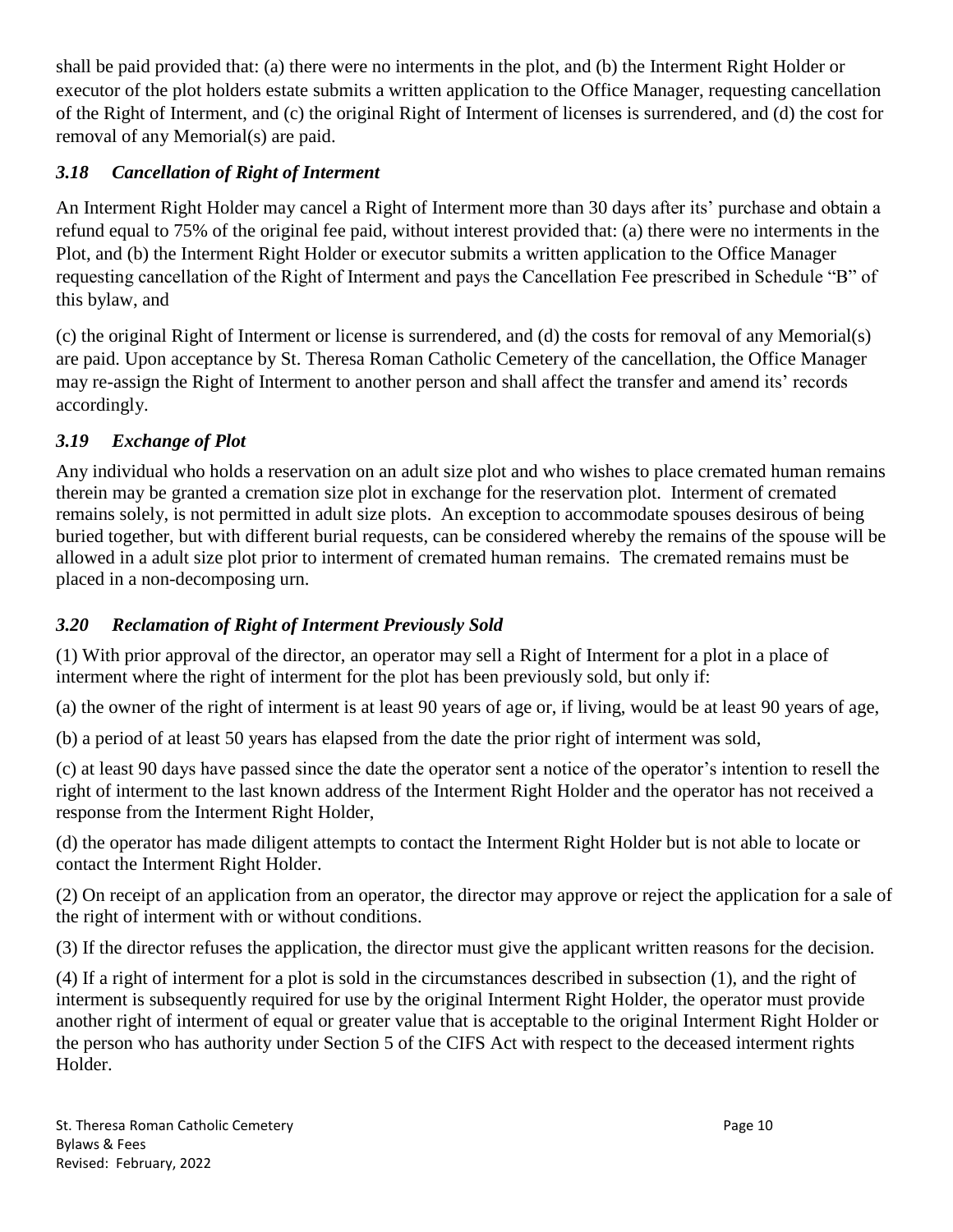### *Bylaw 3.21 Proof of Inheritance*

When the owner of a plot dies and the ownership of a plot passes to a new owner before the new owner can obtain registration of their interest to it, the Office Manager may require proof of the right to such interest. This proof in ordinary cases may consist of a Will or other such proof as may be satisfactory to the Office Manager as outlined in Section 5 of the CIFSA and the bylaws of St. Theresa Roman Catholic Cemetery. If the new owner wishes to have an interment made before he/she has obtained registration of his/her interest in a plot, he/she shall satisfy the Office Manager of his/her right to do so before the interment shall be permitted.

#### *3.22 Exhumation and Disinterment*

Exhumation or disinterment shall only be carried out by written order of a competent authority and as designated in the Cremation, Interment and Funeral Services Act, required Consumer Protection BC form and Schedule "E" provided by St. Theresa Roman Catholic Cemetery.

#### *3.23 Disinterment*

The Cemetery shall exercise due care in making disinterment, but shall assume no liability for damage to remains in any form, casket, outer burial receptacle, or urn in making a disinterment, in accordance with written instructions of the Owner or duly authorized representative(s) as designated in the Cremation, Interment and Funeral Services Act. The Owner, next of kin or authorized agent must furnish a new outer container prior to re-interment if the Cemetery determines that the structural integrity of the existing outer burial container has been compromised.

#### **Bylaw 4 Memorials**

#### *4.1 Memorial Markers*

Memorial markers must be provided by an Interment Right Holder and are required for all graves. Memorial markers shall not be installed prior to burial save and except where a marker is installed which provides for the memorialization of 2 persons where one has predeceased the other and has been interred.

Grave marker, not in conformity with the Catholic Faith will not be permitted. The Cemetery Committee reserves the right of preventing or removing any marker which may be considered injurious or prejudicial.

If any inscription whatsoever would be placed in or upon any plot which shall be determined by the Cemetery Committee to be offensive or improper or injurious the Cemetery Committee shall have the right, and it shall be its duty, to enter upon such plot and remove the said offensive or improper object at the expense of the plot owner.

### *4.2 Application for Placement of Memorial*

No person other than the cemetery administrator or cemetery caretaker may place a Memorial Marker in the Cemetery. A memorial marker shall not be placed until all fees prescribed in Schedule B have been paid.

### *4.3 Temporary Removal of Markers*

The Cemetery Administrator may arrange for the temporary removal of a Memorial without the owner's permission if, during excavation of an adjoining grave, the Memorial is found to be a hazard to the safety of the workers in the excavation, and provided that:

(a) The Memorial is replaced in its original position on the grave from which it was removed as soon as possible after the excavation is filled;

(b) The owner of the Memorial is not charged with the cost of the work; and

(c) The Cemetery repairs, at its expense, any damage made to the Memorial.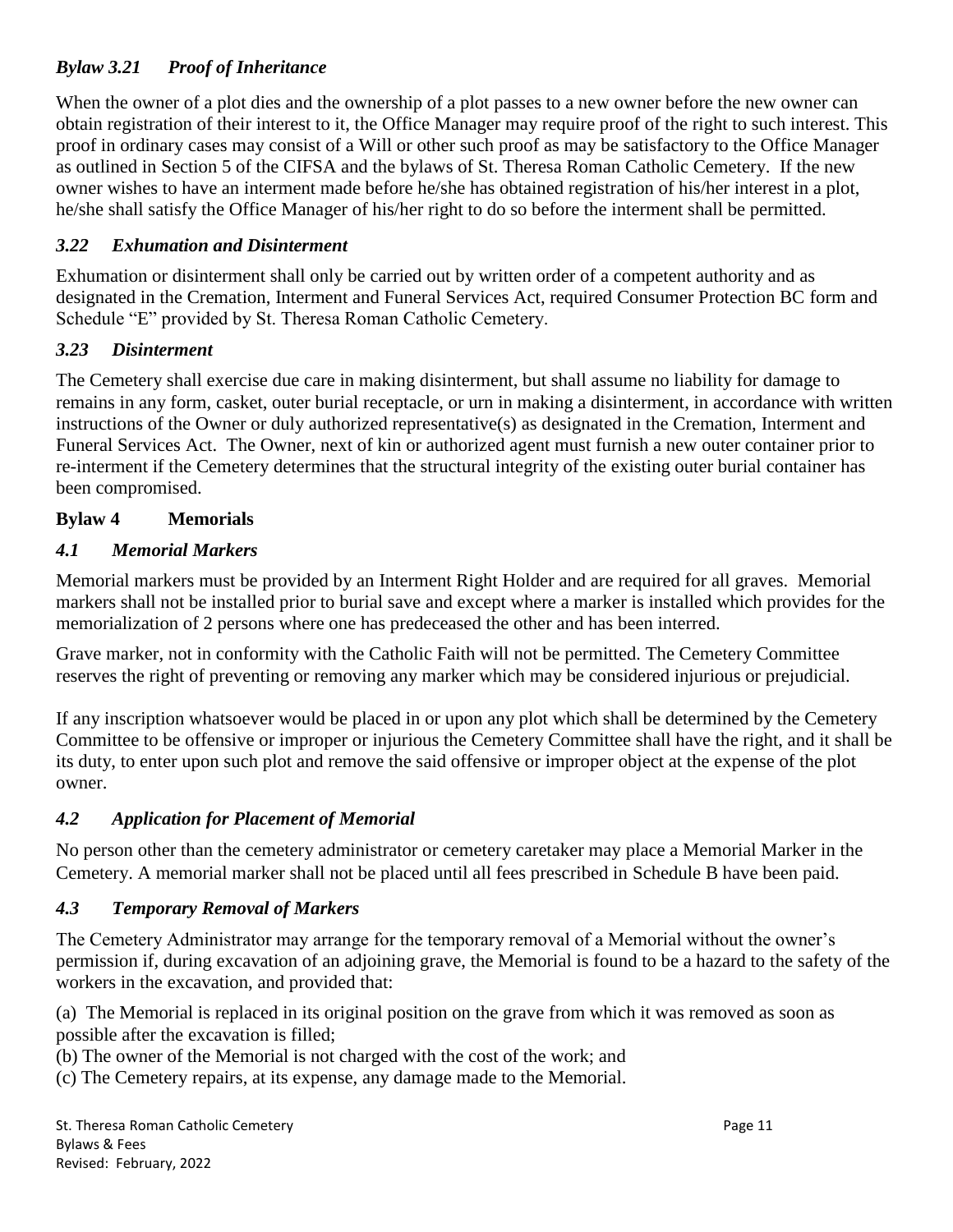#### *4.4 Damages or Theft*

Corpus Christi Church, St. Theresa Roman Catholic Cemetery, the Cemetery Administrator, the Office Manager, the caretaker, or other cemetery workers are not responsible for theft or damage to personal property including items artifacts, personal effects, etc. placed on or near interment spaces or elsewhere in the Cemetery and items defined as memorials in this document.

#### *4.5 Permitted Marker Sizes*

#### *(Flat Markers only are allowed)*

At the discretion of the cemetery committee, no memorial shall be installed on a grave in the cemetery which is not of the tablet variety and which does not conform to the following size specifications:

(a) Markers for adult graves may not exceed 16 inches by 28 inches or (40.64 x 71.12cm)

(b) Markers for children & infant graves may not exceed 12 inches by 16 inches or (30.48 x 40.64cm)

(c) Markers for cremated remains graves may not exceed 10 inches by 16 inches or (25.4 x 40.64cm)

#### *4.6 Placement of Markers*

With the exception of an old section of the cemetery and several older concrete side by side graves in the new section, the Cemetery is essentially a grass covered cemetery. All new markers (whether of a concrete base of not) must be placed flat and sunk into the ground so that the uppermost surface is level with the ground. This is to avoid damage from lawn mowers or of other machines.

#### *4.7 Installation of Markers*

The Cemetery Administrator or the caretaker, must pre-approve all markers and must be notified of the date and time of their arrival. Installation/removal for replacement of markers may be performed only by authorized Cemetery personnel. This is necessary to ensure proper placement of markers on proper plots. The Cemetery Administrator and/or Cemetery caretaker reserves the right to postpone the installation of markers when weather or ground conditions are deemed to be unsatisfactory for effective installation.

Fee for placement of marker is listed **in Schedule "B".**

#### *4.8 Prohibited Memorials*

(a) No mausoleum or above-ground vault may be constructed or erected on any Plot in the Cemetery. (b) It is unlawful for any person to scatter cremated human remains or cremated animal remains within the confines of St Theresa Roman Catholic Cemetery.

#### *4.9 Adornment – Statuary, Trees, Flowers, Decorations, etc.*

In the interest of cemetery maintenance and maintaining the appearance and safety of the cemetery, Bylaws have been put in place to outline what may or may not be left on grave plots. Placement of all adornments is subject to the written approval of the Cemetery Committee.

(a) No plot may be adorned in any manner by any person except as specifically approved in writing by the Cemetery Committee and may be removed when the object contravenes these Bylaws or their condition is considered a safety hazard, unsightly, offensive, a nuisance or detrimental to the appearance or proper maintenance of the Cemetery.

(b) Fresh flowers, wreaths, artificial flowers or other floral offerings may be placed on the markers of graves but not above the marker because that space belongs to the adjacent grave. These may be removed and disposed of when their condition is a safety hazard, detrimental to the beauty of, or impedes the maintenance of the Cemetery.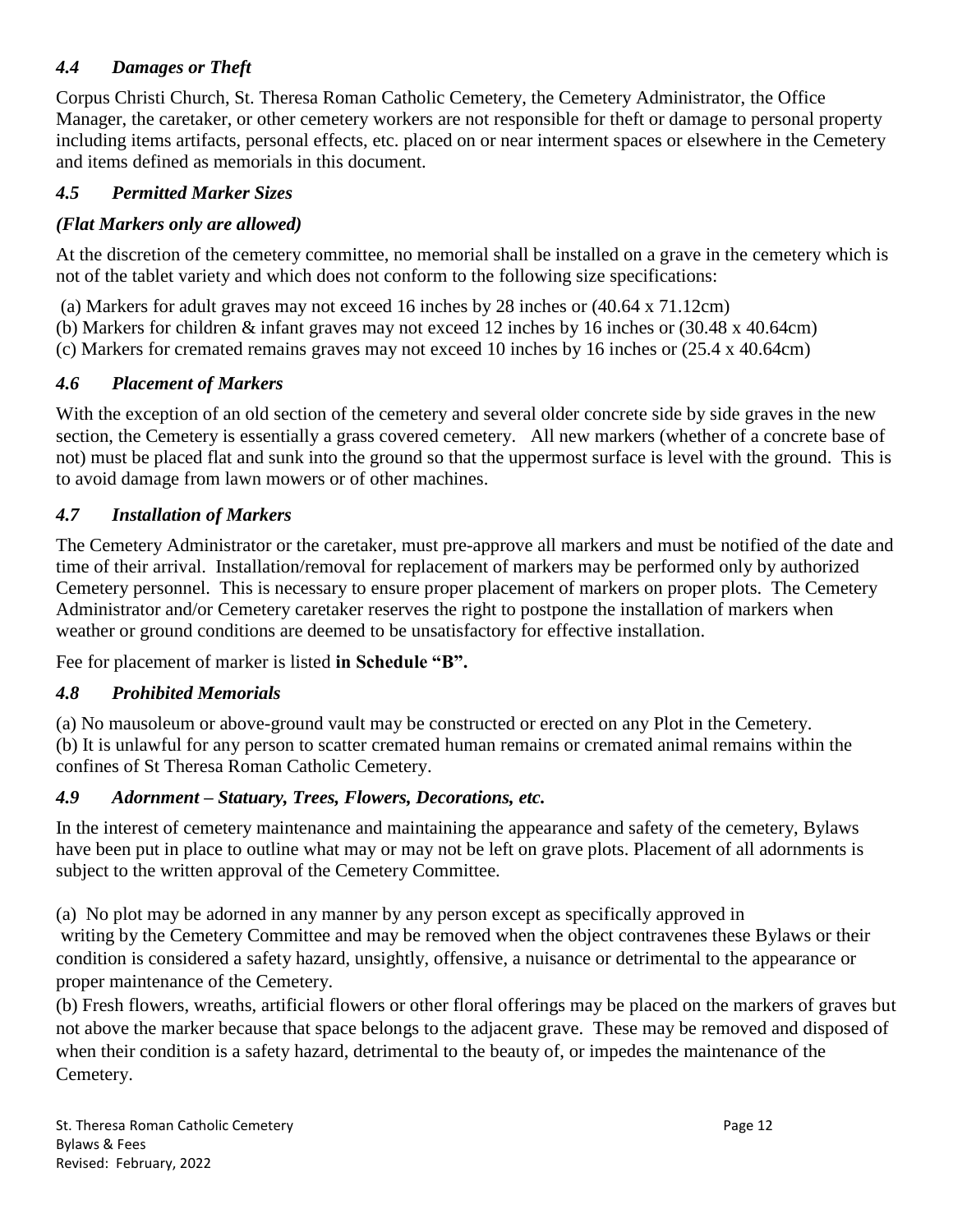The Cemetery Committee is not liable for damage to any object that is removed under Bylaw 4.9 and assumes no responsibility or liability for removed articles. Before acting under Bylaw 4.9, notice must be given by means of the church bulletin to allow all persons' reasonable amount of time to correct the problem.

(c) No person shall plant, remove, or cut down or destroy any trees shrubs, plants, flowers or bulbs in the Cemetery other than a person authorized by the Cemetery Administrator to do so.

No plot may be adorned by any of the following:

(a) No grave may be enclosed with any fence, hedge, curb, railings or other enclosures.

(b) Statues, shells, toys, wire screens, arbores, trellises tripods, unattended lighted candles or any other type of illumination or any other objects, and if placed, such items may be removed without notice or compensation to any party, and the cemetery committee shall not be liable or responsible for damage to any object, the storage, care or returns of the items. The Cemetery committee, administrator, or caretaker is not responsible for the theft or damage to any personal property placed on or near interment spaces or elsewhere in the cemetery. (c) Planting of trees, shrubs, hedges and other planting material, other than potted flowering plants, not more than 50 centimeters in height and width and not secured to the ground in any manner. (d) If any tree, shrub or plant, by means of its roots, branches, or otherwise, become detrimental to the interment space upon which it stands or to any adjacent interment spaces or avenue, or if for any other reason its removal is deemed necessary, the Cemetery Caretaker in his sole discretion shall have the right to remove such trees, shrubs, or plant, or any part thereof to correct the condition existing as in its judgment it deems best. In the event of such removal, the Cemetery Committee shall have no obligation to replace the removed tree, shrub or plant.

# *4.10 Exceptions*

Subject to a request being made in advance and with the permission and at the sole discretion of the Cemetery Administrator, may allow the display of normally unauthorized items on interment plots and memorial sites on dates that are significant to the deceased memorialized. Such displays will be permitted to remain on the site for no more than the number of days allowed by the Cemetery Administrator and will be removed thereafter by those who requested the permission for the exception, or by the Cemetery Administrator at a cost to those who requested the exceptions.

# **Bylaw 5 Fees and Charges**

# *5.1 Fees*

Every person who:

(a) obtains a Right of Interment for a plot in the Cemetery, or

(b) Requires the installation of a Memorial on a plot, or

(c) Obtains any other Cemetery good or service specified in Schedule "B" shall pay the applicable fees and charges prescribed in Schedule "B" for such right, good or service.

# *5.2 Payment of Fees and Charges*

- (1) The fees for interment, disinterment, use of grave space, and the charge of goods and services used the cemetery and any other fees shall be those set forth in Schedule "B".
- (2) The fees set out in Schedule "B" shall be paid at the Cemetery Office at the time of application for goods or services in Schedule "C", "D" or "E" at the time of purchasing goods or services provided by the Cemetery. Any memorial which is placed prior to full payment of all such charges may be removed by the Cemetery Committee, at the owner's expense, if payment is not made within ten days of demand thereof.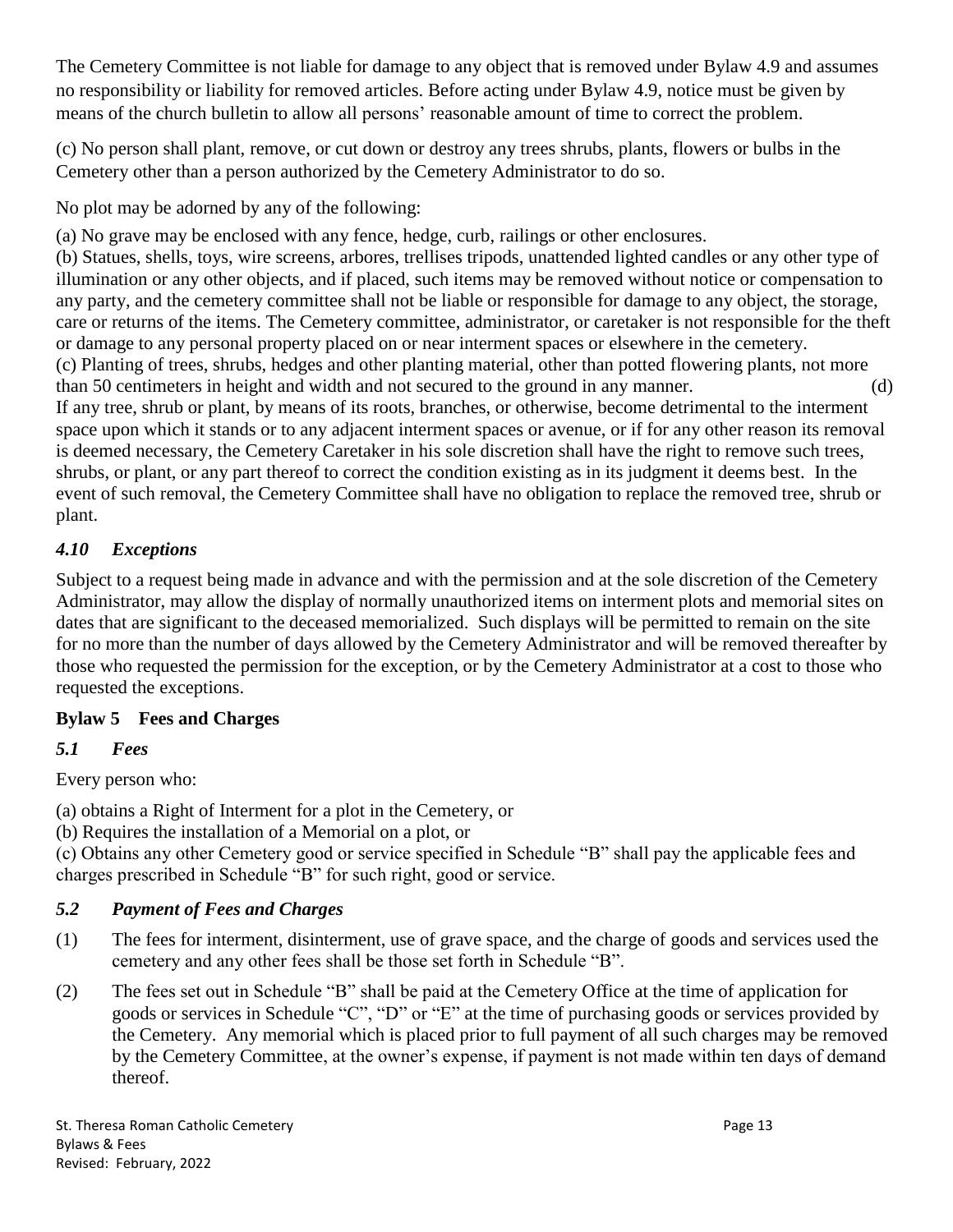(3) Circumstances may arise in which the literal enforcement of the bylaws may impose unnecessary hardship. The Cemetery, therefore, reserves the right, without notice, to make exceptions, suspensions or modifications in any bylaw when, in its' judgement, the same appears advisable. Any such temporary exceptions, suspensions, or modifications shall, in no way be construed as affecting the general application of these Bylaws.

#### *5.3 Amendment of Fees*

 The fees and charges in Schedule "B" will be amended by the Cemetery Committee, annually, effective February  $1<sup>st</sup>$ , 2022.

#### **Bylaw 6 Respect the Place of Interment**

#### *6.1 Decorum of Cemetery*

All persons and funeral processions in the Cemetery shall obey reasonable instructions of the Cemetery Administrator or his designate. Authorized persons may evict from the Cemetery any person who is not behaving with proper decorum or who is disturbing the quiet and peaceful environment of the Cemetery.

#### *6.2 Vehicles in Cemetery*

(a) All vehicles or funeral processions and their drivers on and after entering the Cemetery grounds shall be, at all times, subject to the reasonable directions and orders of the Cemetery Administrator. (b) No person will operate or drive a vehicle of any kind in the Cemetery at a speed in excess of 10 kilometres per hour, or upon or over any plot; and all vehicles and their drivers while in the grounds of the Cemetery shall be subject to the direction and orders of authorized staff.

#### *6.3 Alcohol and Controlled Substances*

No person may possess or consume alcoholic beverages or controlled substances anywhere within the Cemetery.

### *6.4 Discharge of Firearms*

The carrying or discharge of firearms within the Cemetery is absolutely prohibited except by special authorization for a military funeral.

#### *6.5 Animals in Cemetery*

No dogs, or other animals are permitted in the Cemetery.

### *6.6 Rubbish and Offensive Material*

No personal shall deposit any rubbish or offensive matter or thing(s) in the Cemetery or on Cemetery property.

### *6.7 No Solicitations*

No personal shall carry on any business or calling in the Cemetery and, without limiting the foregoing, no person shall solicit orders for markers, tablets, Memorials, funeral services or similar works or services with the Cemetery other than those authorized by the Cemetery Administrator.

#### *6.8 Damage*

Any unauthorized person who:

(a) willfully destroys, mutilates, defaces, injures, or removes any memorial or other structure placed in the Cemetery or

(b) willfully cuts, breaks, or injures any shrub or plant, or plays at any game or sport, or discharges firearms, except at a military funeral, in the Cemetery or

(c) willfully or unlawfully disturbs persons assembled for the purposes of interment at the Cemetery or

St. Theresa Roman Catholic Cemetery **Page 14** and the state of the state of the state of the state of the state of the state of the state of the state of the state of the state of the state of the state of the state of the Bylaws & Fees Revised: February, 2022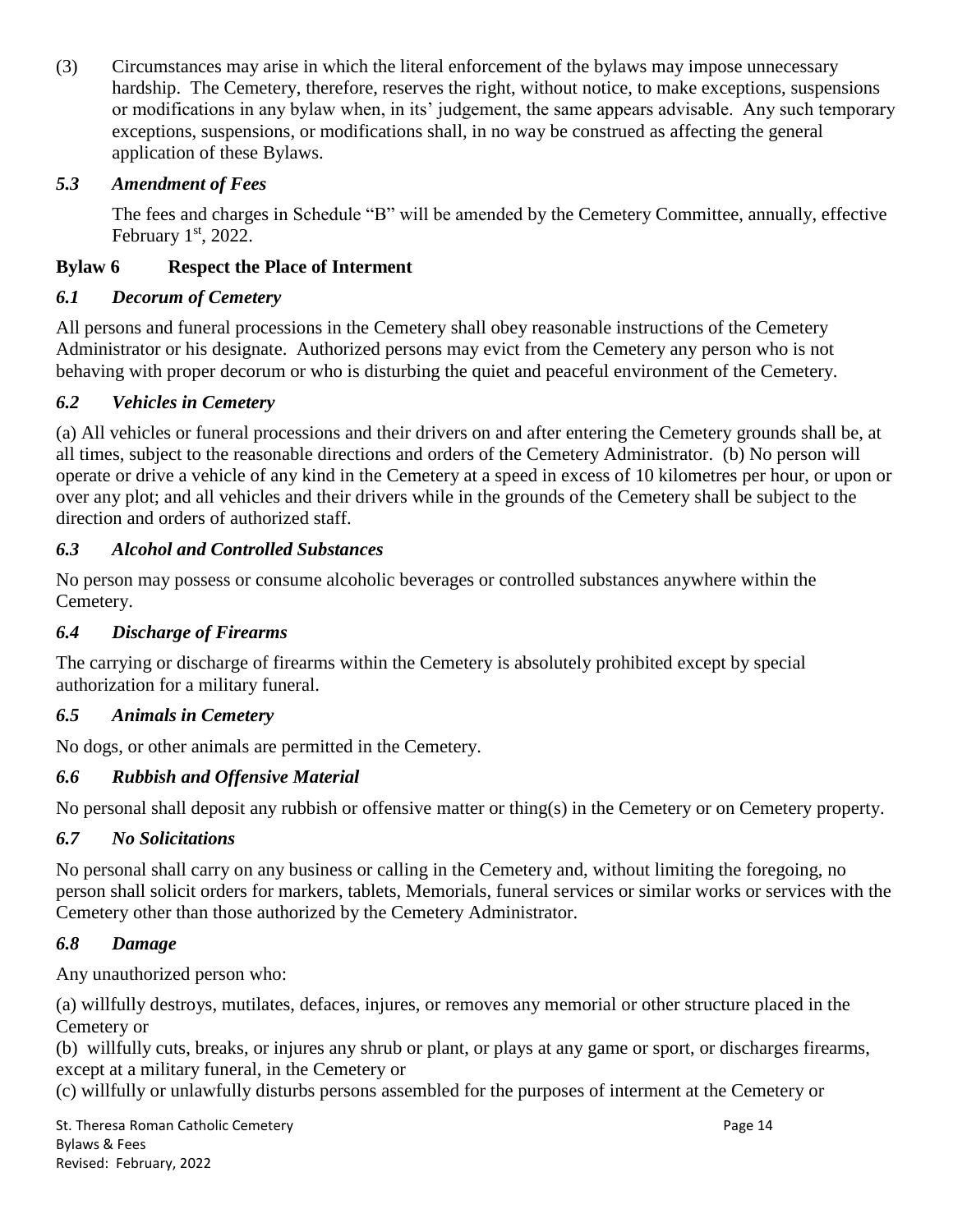(d) commits a nuisance, or who at any time behaves in an indecent and unseemly manner in the Cemetery or

(e) deposits any rubbish or offensive matter or thing in the Cemetery or

(f) in any way violates any plot or structure within the plot:

Shall be considered to have violated this Bylaw.

### **Bylaw 7 Hours of Closure**

# *7.1 Scheduling of Interments*

Interments are not scheduled during Holy Week, and on statutory holidays. Interments that shall be completed later than 2:30 pm, Monday to Friday may be permitted upon approval of the Cemetery Administrator and payment in full of all additional fees and charges. The Cemetery Administrator may, in their sole discretion, deny approval due to the lack of resources or operational costs.

# **Bylaw 8 Collection, Use and Privacy of Personal Information**

By signing this Agreement, the Purchaser

(a) acknowledges that Corpus Christi Parish, in the course of providing the requested goods and services, shall, as required by law or as they deem necessary, collect, retain, and disclose such personal information as is necessary to fulfill the terms and conditions of this Agreement;

(b) acknowledges and gives their permission to the Office Manager and Cemetery Administrator to provide interment or memorial locations to Cemetery visitors;

(c) waives any responsibility or liability of Corpus Christi Parish and its' representatives to control, limit, restrict, or prevent access to or disclosure of personal information that may be recorded on any monument, marker or memorial installed for display at the Cemetery.

The purchaser and the deceased person's personal information shall be confidential and will not be disclosed unless required to provide goods or services pursuant to this Agreement or required by law.

# **Bylaw 9 Cemetery Bylaws**

By signing this Agreement, the Purchaser

(a) acknowledges receipt of a copy of this Right of Interment Permit and the attached Terms and Conditions of the Right of Interment;

(b) acknowledges and agrees that the provision, use, and maintenance of the goods and services covered in this Agreement, together with the use of the facilities of the Cemetery, are subject to the Bylaws and Schedule "B" of Fees for the Cemetery;

(c) acknowledges there are restrictions and limitations on the exercise of interment rights and that it is the Purchaser's responsibility to ensure compliance with these restrictions and limitations in the exercise of interment rights;

(d) acknowledges that there are restrictions and limitations in the form, type, and installation of memorial products, and that it is the Purchaser's responsibility to ensure that all memorial products are in compliance with the Bylaws of the Cemetery.

### **Bylaw 10 Modifications and Amendments**

The Cemetery reserves the right, at any time or times, without notice to Owners, to adopt new Bylaws, or to amend, alter and/or repeal same at any time. A copy of the Bylaw and any amendments thereto, shall be available for inspection upon request at the Cemetery office.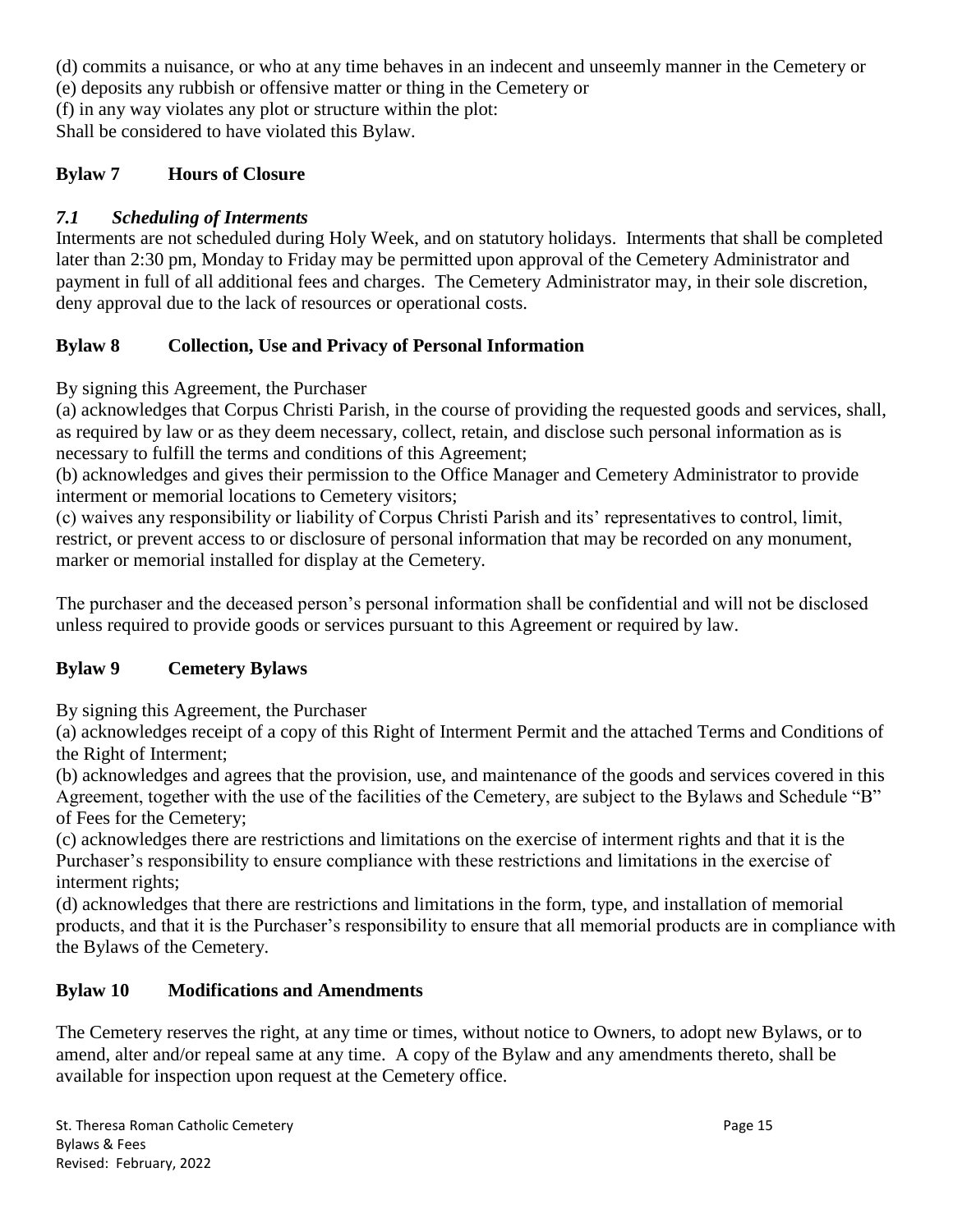#### **Bylaw 11 Payment for Goods and Service**

If the person agreeing to this contract is the legal representative who has the right to control the disposition of human remains, full payment is due at the time of signing this contract. If the person signing this contract is a legally authorized Funeral Agency, payment is due within (30) thirty days of the signing of this contract.

IN WITNESS WHEREOF the parties have executed this agreement on \_\_\_\_ day of \_\_\_\_\_\_\_\_\_, 20\_\_\_.

\_\_\_\_\_\_\_\_\_\_\_\_\_\_\_\_\_\_\_\_\_\_\_\_\_\_\_\_\_\_\_\_\_\_\_\_\_\_\_ \_\_\_\_\_\_\_\_\_\_\_\_\_\_\_\_\_\_\_\_\_\_\_\_\_\_\_\_\_\_\_\_\_\_\_\_\_\_\_\_\_\_

Name & Signature of Purchaser/ Signature of Cemetery Representative Legal Represetative of the Deceased

Address

\_\_\_\_\_\_\_\_\_\_\_\_\_\_\_\_\_\_\_\_\_\_\_\_\_\_\_\_\_\_\_\_\_\_\_\_\_\_ Email

Telephone

**Bylaw 12 Enactment and Authorization**

\_\_\_\_\_\_\_\_\_\_\_\_\_\_\_\_\_\_\_\_\_\_\_\_\_\_\_\_\_\_\_\_\_\_\_\_\_\_

\_\_\_\_\_\_\_\_\_\_\_\_\_\_\_\_\_\_\_\_\_\_\_\_\_\_\_\_\_\_\_\_\_\_\_\_\_\_

**These bylaws shall come into force and effect on the date of adoption thereof. Approved by the Cemetery Committee this 19 th day of February, 2022**

**All previous Bylaws are repealed.**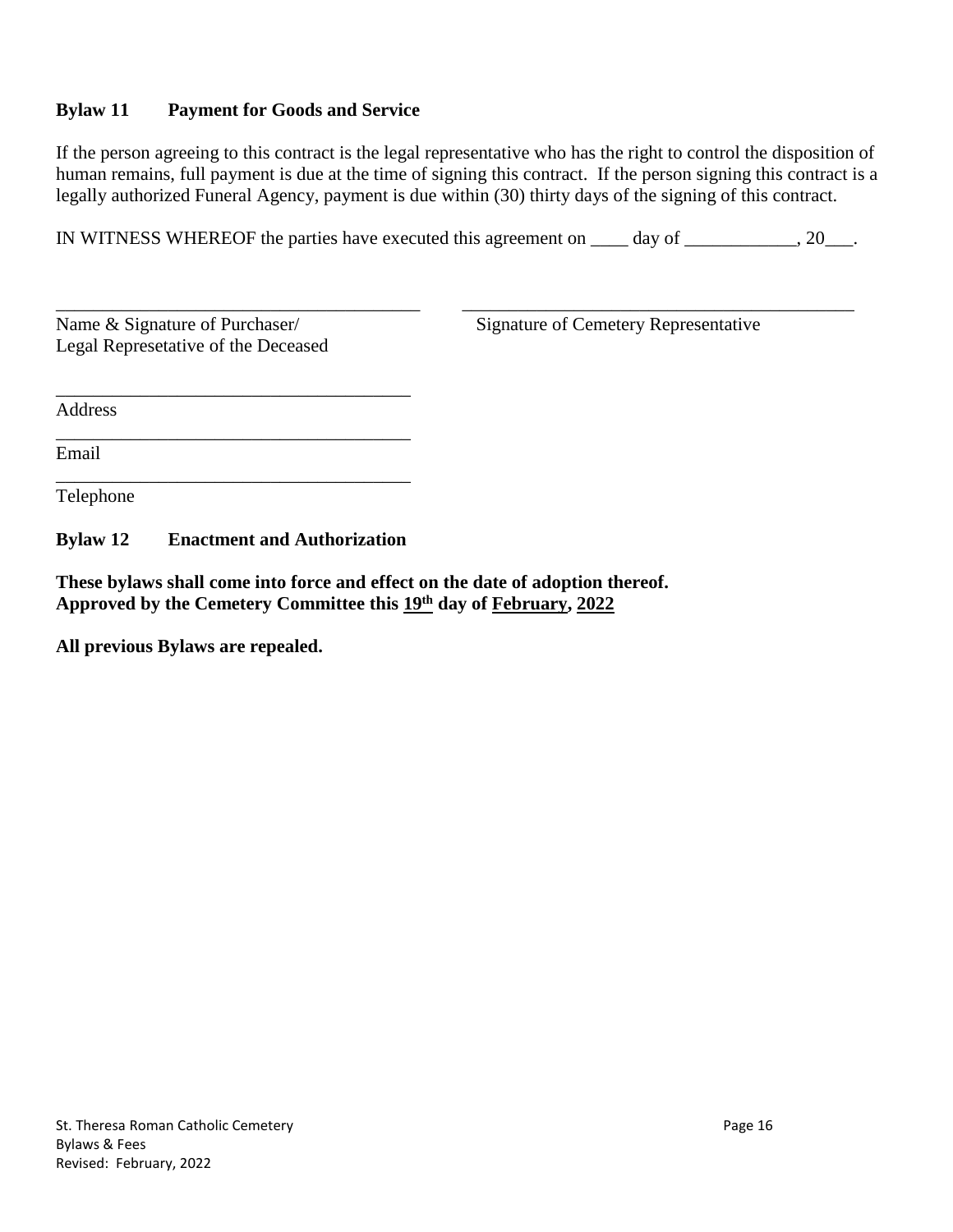Location: 2860 Sexsmith Road Office: 750 Rutland Road North Kelowna, BC V1X 7S6 Kelowna, BC V1X 3B7 (250) 765-6869

#### **SCHEDULE A - DEFINITIONS**

In this bylaw, the following words and phrases shall have the following meanings:

- "Adult grave" means a grave that accommodates the interment of human remains (a) within one caskets of a deceased person aged 13 or older or (b) within a double depth grave of up to two deceased persons aged 13 or older, each in a separate casket; along with the interment of up to four cremated human remains.
- "BPCPA" means Business Protection and Consumer Protection Act
- "Cemetery Administrator" means the person or persons duly appointed from time to time as administrator of St. Theresa Roman Catholic Cemetery. Authority is delegated to the Cemetery Administrator to administer these Bylaws in accordance with the duties and powers contained in these Bylaws.
- "Cemetery" or "the Cemetery" means St. Theresa Roman Catholic Cemetery, a place dedicated and intended to be used for the permanent interment of human remains or cremated human remains, including any incidental or ancillary buildings or other structures of the lands and, for certainty, includes the lands described under Cemetery Location
- "Cemetery Caretaker" means a person employed by St. Theresa Roman Catholic Cemetery to perform general cemetery care and grounds maintenance tasks and provide burial services.
- "Cemetery Committee" means a body of persons appointed by the pastor, entrusted to look after the day to day operations of the Cemetery and its perpetual care, matters related to preservation, maintenance, operation, current and projected use. The Cemetery Committee recommends Bylaws, improvements, considers investigates, takes action on, and report on matter related to St. Theresa Roman Catholic Cemetery.
- "Child" means a person up to an age of twelve (12) years old.
- "Child grave" means a grave for the interment of a deceased child between the age of two and 12 years (inclusive) within one casket and the interment of up to two human cremated remains.
- "CIFSA" means Cremation Interment and Funeral Services Act.

"Cremated Remains" means human bone fragments and ash that remain after cremation.

"Disinterment" means the removal, for the purpose of permanent relocation of human remains and the container, or any remaining container holding the human remains from the plot in which the human remains are interred.

"Exhumation" means the exposure and removal of interred human remains for the purposes of viewing or examination.

- "Family" means A man and woman united in marriage, together with their children.
- "Flowers" means cut flowers (natural) artificial flowers, wreaths, floral offerings, shrubs, bulbs, trees or rocks and other memorials.
- "Grave or Cremation Liner" means a type of outer burial container made of durable material placed in the ground in a cemetery around and above the casket or urn to support the weight of the earth and standard cemetery maintenance equipment and to prevent the grave from collapsing. A grave or cremation liner is placed during the burial process.
- "Human Remains" means a dead human body in any stage of decomposition, or the body of a stillborn infant in any stage of decomposition, but does not include cremated remains.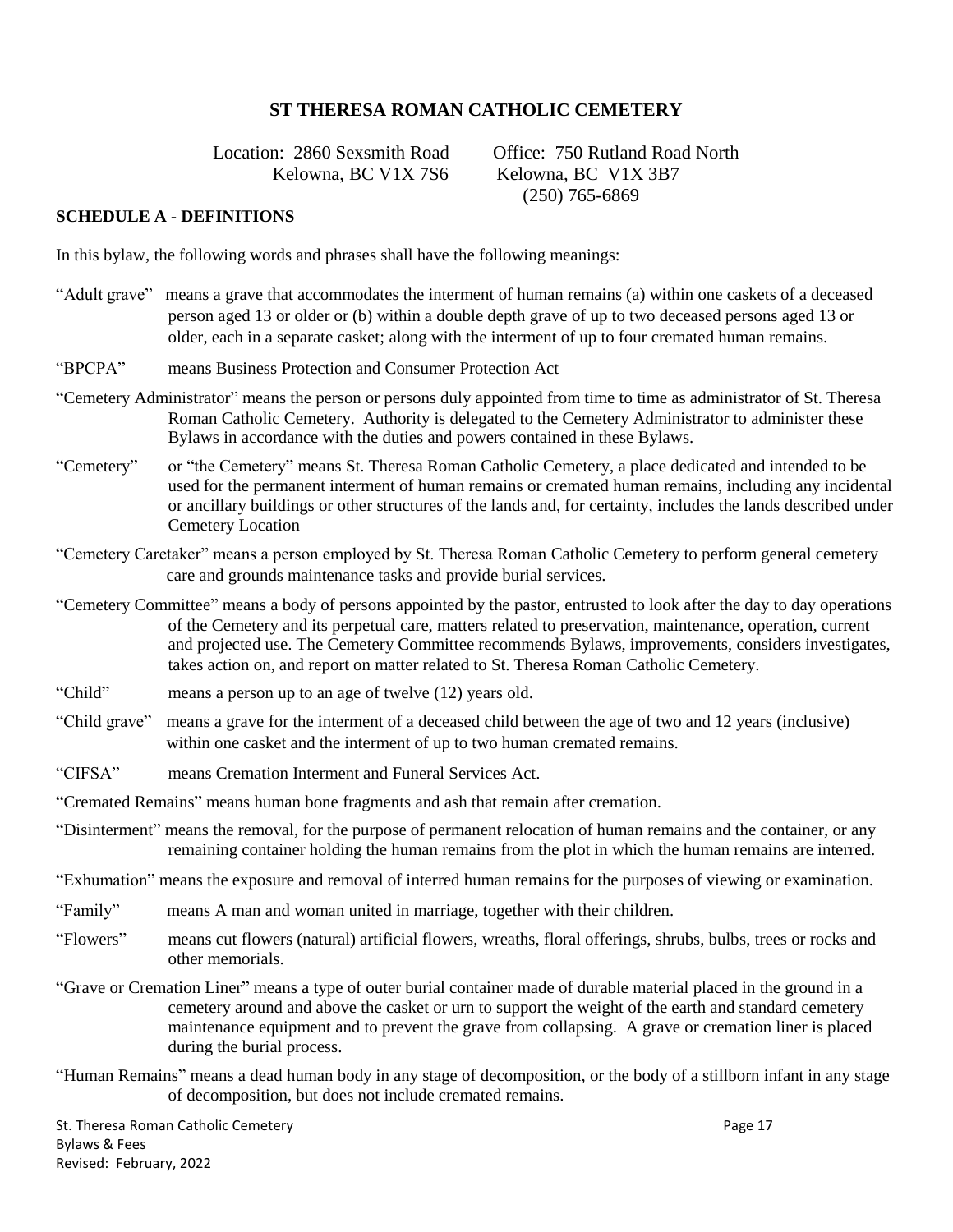"Infant" means a person up to the age of two (2) years old.

- "Infant grave" means a grave for the interment of a deceased person under the age of two within one casket and the interment of up to two human cremated remains.
- "Interment Right Contract" means a purchase agreement for a burial plot. It invests in the owner the right to require or direct the burial of human remains only in a grave.
- "Interment Right Holder" means a person who owns a Right of Interment to a plot in St. Theresa Roman Catholic Cemetery
- "Interment" means the permanent disposition of the remains of a deceased person by burial of human remains or the inurnment of cremated remains.
- "Inurnment" means the placement of cremated human remains into an interment space.
- "Memorial and Memorial marker" means a headstone, tombstone, monument memorial tablet. Plaque or other marker on a plot, used to identify or memorialize a deceased person or stillborn infant.
- "Office Manager" means the person duly appointed from time to time to maintain the records as necessary to the administration and management of St. Theresa Roman Catholic Cemetery as required under Provincial laws and Regulations.
- "Owner" means the owner of an Interment Right of Rights with the Cemetery, as reflected in the Cemetery's records.

"Parishioner" for the purposes of this Bylaw, a Parishioner means: (a) those faithful who belong to Corpus Christi Parish because of their enrollment therein, their habitual participation in parish activities, primarily the Mass, and their active support of the parish facilities insofar as their resources allow and (b) member of Corpus Christi Parish for one year preceding death (c) at the discretion of the cemetery committee, a former parishioner of St. Theresa or Holy Spirit Parishes or former or current parishioner of Corpus Christi Parish

- "Plot" Means a space within a Place of Interment used or intended to be used for the interment of human remains or cremated human remains under a Right of Interment, and includes a grave.
- "Plot Holder" means the same as Interment Rights Holder and Owner
- "Right of Interment" means a right in perpetuity, for the interment of human remains or cremated human remains in a plot, and includes all licenses for grave space previously issued by St. Theresa Roman Catholic Cemetery.
- "Spouse" means a person who is married to another person according to the Rite and tradition of the Catholic Church.

"Stillborn Infant" means a product of conception that underwent a stillbirth, as defined in the Vital Statistics Act.

"Transfer Fee" means the fee for the transfer of a right of interment for an unoccupied grave space.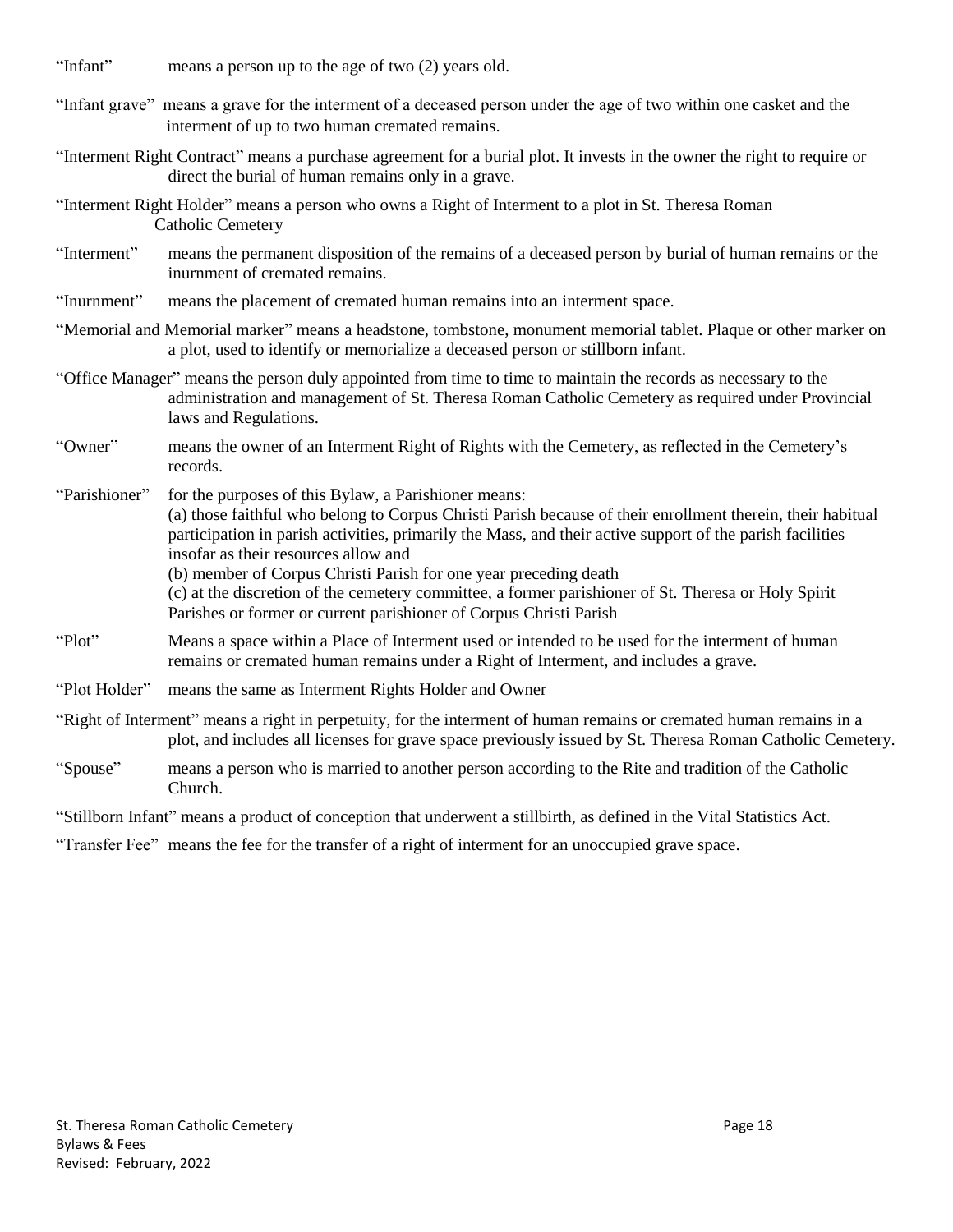Location: 2860 Sexsmith Road Office: 750 Rutland Road North Kelowna, BC V1X 7S6 Kelowna, BC V1X 3B7 (250) 765-6869

#### **SCHEDULE B – FEE SCHEDULE**

#### **CEMETERY SERVICE AND CHARGES** (GRAVE SPACES REMAIN THE PROPERTY OF THE CEMETERY AT ALL TIMES. PLEASE NOTE: No GST or PST charges on any services).

**1) USE OF GRAVE SPACES** Effective Date: February 01, 2022

| a) Adult Size (6 feet by 10 feet)                    | \$1,500.00 |
|------------------------------------------------------|------------|
| b) Child Size (3 feet by 6 feet)                     | \$500.00   |
| c) Infant Size $(2 \text{ feet by } 4 \text{ feet})$ | \$500.00   |
| d) Cremation Size $(3$ feet by 4 feet)               | \$600.00   |

#### **2) OPENING AND CLOSING OF GRAVES**

| a) Adult (single grave)         | \$1,000.00 |
|---------------------------------|------------|
| b) Adult (multiple) 1st Burial  | \$1,000.00 |
| c) Adult (multiple $2nd$ Burial | \$1,000.00 |
| d) Child or Infant              | \$500.00   |
| e) Cremated remains             | \$425.00   |

**3) HAND-DUG GRAVES:** Cost based on the number of hours needed to dig the grave. Rate is \$50.00 per hour. ADDITIONAL COST FOR OPENING and CLOSING GRAVES, such as rental of special tool for use in rocky areas, removal of pre-existing curbs and concrete, etc., will be charged for at cost.

#### **4) GRAVE LINERS**

Note: No taxes are charged on liners.

| a) Burial Liners    | \$550.00                                                      |
|---------------------|---------------------------------------------------------------|
| b) Cremation Liners | \$200.00 $(11 \times 11 \times 11)$ inches or 27.9 cm Square) |

#### **5) OTHER FEES**

| a) Transfer fee                           | \$50.00                       |
|-------------------------------------------|-------------------------------|
| b) Cancellation Fee and Refunds           | See Bylaw 3.10, 3.17 and 3.18 |
| c) Placement of Marker                    | \$200.00                      |
| d) Disinterment Fee (Standard Plot Adult) | \$1,500.00                    |
| e) Disinterment Fee (Standard Plot Child) | \$500.00                      |
| f) Disinterment of cremated remains       | \$425.00                      |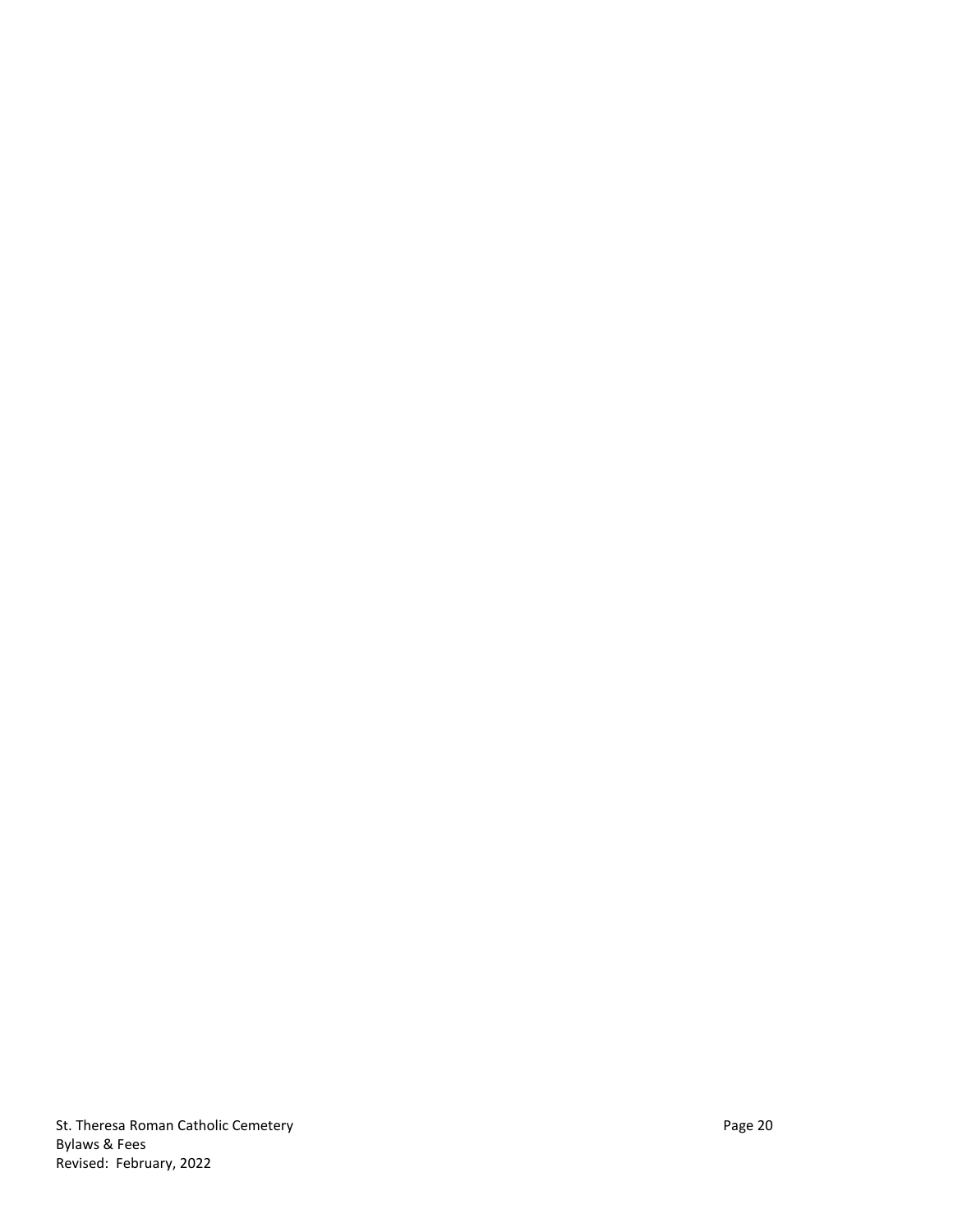Location: 2860 Sexsmith Road Office: 750 Rutland Road North

Kelowna, BC V1X 7S6 Kelowna, BC V1X 3B7 (250) 765-6869

#### **SCHEDULE C – INTERMENT RIGHT CONTRACT (PLOT RESERVATION LICENSE)**

| PLOT HOLDER/PURCHASER/APPLICANT | <b>EXECUTOR/NEXT OF KIN</b> |
|---------------------------------|-----------------------------|
| NAME:                           | NAME:                       |
| <b>ADDRESS:</b>                 | <b>ADDRESS:</b>             |
| CITY/PROV.:                     | CITY/PROV.:                 |
| EMAIL:                          | EMAIL:                      |
| TELEPHONE:                      | TELEPHONE:                  |

| <b>INTERMENT INFORMATION</b> | <b>FORM OF BURAL</b>             |
|------------------------------|----------------------------------|
| FULL LEGAL NAME OF DECEASED: | HUMAN REMAINS <b>DOOCREMATED</b> |
|                              | <b>REMAINS</b>                   |
| TIME:<br>DATE OF INTERMENT:  | <b>PLOT NUMBER</b>               |

| <b>INTERMENT DETAILS</b>                          |                       |        |  |  |
|---------------------------------------------------|-----------------------|--------|--|--|
| <b>DATE OF DEATH:</b>                             | <b>DATE OF BIRTH:</b> | AGE:   |  |  |
| <b>ARRIVAL TIME:</b>                              |                       |        |  |  |
| <b>FUNERAL PROVIDER:</b>                          |                       |        |  |  |
| <b>FUNERAL PROVIDER ADDRESS:</b>                  |                       |        |  |  |
| <b>FUNERAL PROVIDER CONTACT PERSON NAME:</b>      |                       |        |  |  |
| <b>FUNERAL PROVIDER CONTACT PERSON TELEPHONE:</b> |                       | EMAIL: |  |  |

In Consideration of Payment by the Applicant to St. Theresa Roman Catholic Cemetery of applicable fees provided for in St. Theresa Roman Catholic Bylaws, and the presentation of "Notice of Registration of Death" or a "Warrant to Bury" issued by a coroner, St. Theresa Roman Catholic Cemetery grants a permit to the Applicant to use the plot space for the purpose of interment of the remains of the individual named as the deceased, such permit being subject to the Terms and Conditions contained in this license and to the provisions of the Bylaw and the "Cremation, Interment and Funeral Services Act".

- 1. The applicant acknowledges and agrees to comply in all aspects with the Terms and Conditions of St.Theresa Roman Catholic Cemetery Bylaws attached to and part of this permit, and the Cremation, Interment and Funeral Services Act.
- 2. Failure by the applicant to so comply will entitle St. Theresa Roman Catholic Cemetery to either correct the failure at the Applicant's cost, or, where interment in the plot has not yet occurred, revoke this permit upon repayment to the Applicant of the total fees, without interest, paid pursuant to the permit.
- 3. This permit may not be transferred or assigned and changes to the same may only be made with the prior written authorization of the Office Manager.
- **4. Terms and Conditions of the Right of Interment Contract are listed on pages 23 to 25 of this contract and form part of this Contract.**

St. Theresa Roman Catholic Cemetery **Page 21 Page 21** Bylaws & Fees Revised: February, 2022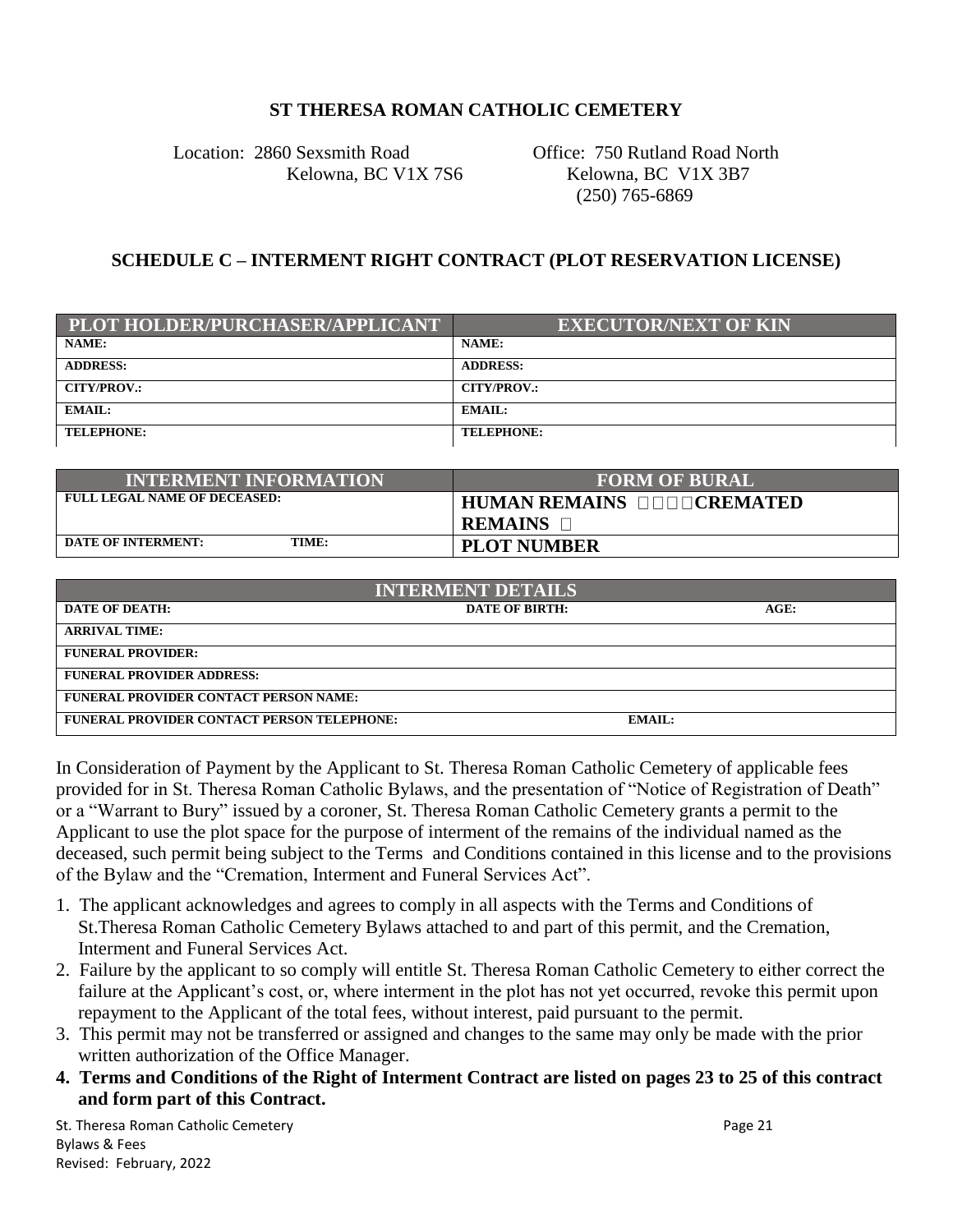| <b>FEE AMOUNTS</b>              | <b>BURIAL PLOT</b>    | <b>CREMATION</b><br><b>PLOT</b> | <b>FEE</b> |
|---------------------------------|-----------------------|---------------------------------|------------|
| <b>PLOT FEE - ADULT</b>         | \$<br>1,500.00        | \$<br>600.00                    | \$         |
| PLOT FEE - CHILD/INFANT         | \$<br>500.00          | \$<br>500.00                    | \$         |
| <b>GRAVE LINER</b>              | \$<br>550.00          | \$<br>200.00                    | \$         |
| <b>OPENING/CLOSING FEE -</b>    | \$<br>1,000.00        | \$<br>425.00                    | \$         |
| <b>ADULT</b>                    |                       |                                 |            |
| <b>OPENING/CLOSING FEE -</b>    | \$<br>500.00          | \$<br>425.00                    | \$         |
| <b>CHILD</b>                    |                       |                                 |            |
| <b>PLACEMENT OF MARKER FEE</b>  | \$<br>200.00          | \$<br>200.00                    | \$         |
| <b>CANCELLATION FEE: SEE</b>    |                       |                                 | \$         |
| <b>BYLAW 3.17 &amp;</b>         |                       |                                 |            |
| <b>BYLAW 3.18</b>               |                       |                                 |            |
| <b>TRANSFER FEE</b>             | \$<br>50.00           | \$<br>50.00                     | \$         |
| <b>DISINTERMENT FEE - ADULT</b> | \$<br>1,500.00        | \$<br>425.00                    | \$         |
| <b>DISINTERMENT FEE - CHILD</b> | \$<br>500.00          | \$<br>425.00                    | \$         |
|                                 | <b>*NO GST OR PST</b> | <b>TOTAL</b>                    | \$         |

Plot Holder/Purchaser/Applicant

 $X_\_$ 

Note: If a funeral services provider is acting on behalf of a surviving family member, the surviving family member is deemed to be the purchaser.

 $\overline{\phantom{a}}$  , and the contract of the contract of the contract of the contract of the contract of the contract of the contract of the contract of the contract of the contract of the contract of the contract of the contrac

#### **WHEN PERSONS SIGNING IS NOT** THE PURCHASER X\_

Signature of Guarantor

I hereby guarantee in any event, Payment of all sums on due date herein provided, absence or purchaser's signature notwithstanding

Address/Telephone

Email Address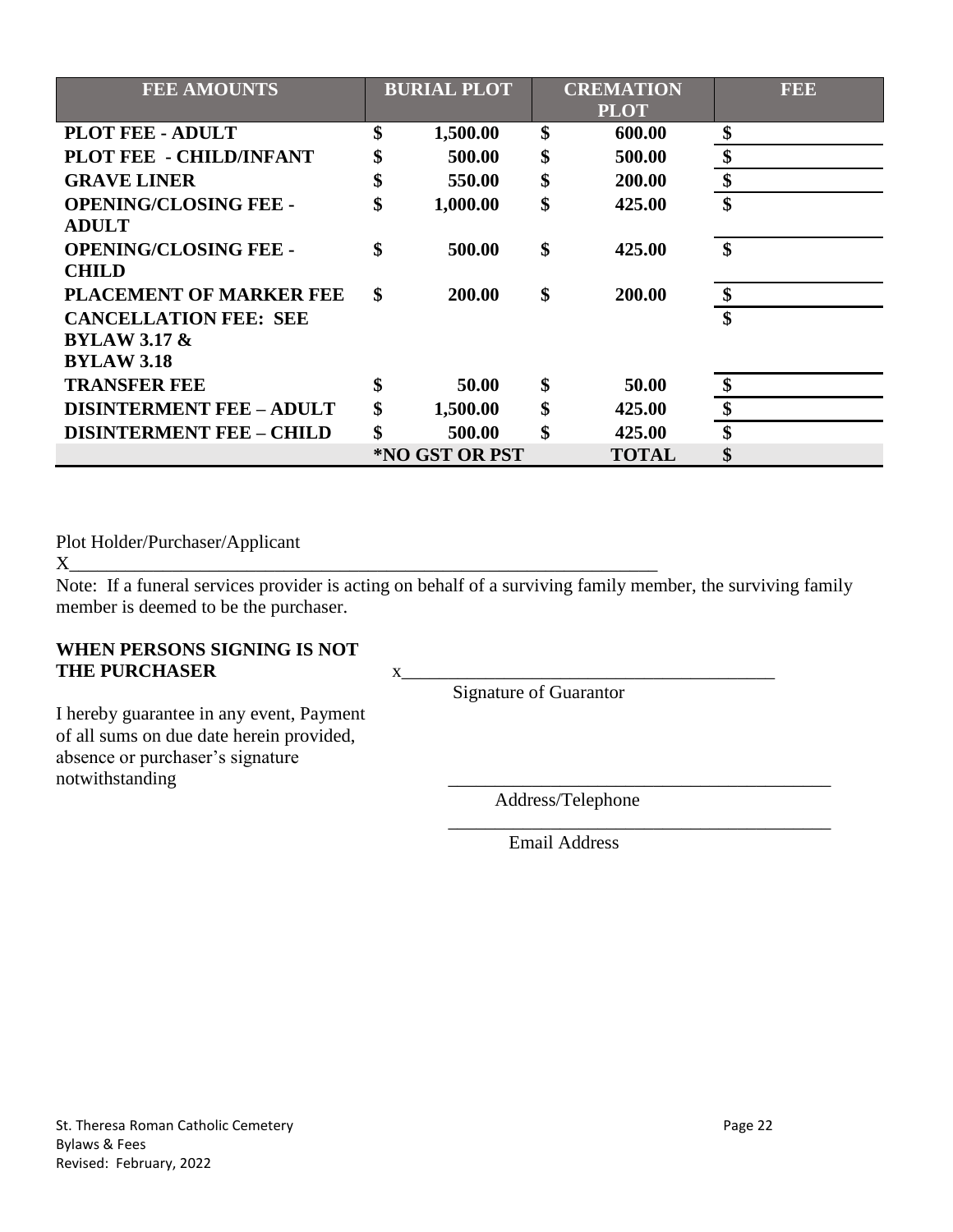### **Terms and Conditions of Right of Interment Contract – Page 3 of 5**

- 1. Interment in such plot shall be subject to the Bylaws of St. Theresa Roman Catholic Cemetery, both those endorsed hereon and all others now in force hereafter prescribed (to all of which the Purchaser or Guarantor agrees in completing the order).
- 2. Arrangement for burial must be made at the Cemetery Office by a person with the right to control the disposition of the human remains or cremated remains as provided in Section 5 of the CFSA or a representative authorized in writing by them to make such arrangement for the deceased, or by other authorized persons.
- 3. No interment shall be made in the Cemetery, nor shall the remains of a deceased person be accepted for burial, except upon presentation of the Burial Permit and Acknowledgement of Death of the deceased issued by a Registrar or Vital Statistics.
- 4. No said assignment or transfer of plots or rights of interment therein shall be made without the written consent of the Cemetery Committee. Such transactions shall not be recognized unless and until recorded on the Cemetery Books and the payment of such fees prescribed for amending the Records of the Cemetery.
- 5. Until an interment has been made in a plot an assignment or transfer of interment rights therein may be made by the registered Holder, subject to the Bylaws of St. Theresa Roman Catholic Cemetery. After an interment has been made in a plot, no assignment or transfer of any right therein may be made or will be recognized by the Office Manager.
- 6. All interments, exhumations, disinterment and removals including all openings and closings of graves shall be made only in accordance with Part 6 of the CIFSA.
- 7. To adequately provide for the "care" of the Cemetery, burials interments must have a grave or cremation liner.
- 8. In consideration of any multiple burial privileges which may be granted by the Office Manager in certain designated areas, burial of human remains or cremated human remains will only be allowed as specified in the Bylaws.
- 9. No marker or memorial privileges shall be allowed until graves, plots or liners and all other charges are fully paid, including the setting and installation charges for the memorial.
- 10. So long as an interment has not taken place, this contract can be cancelled by the purchaser and a refund may be issued for fees that were in effect at the time of purchase in accordance with provisions of the Bylaws.
- 11. While the plot Holder is entirely free in selecting the supplier, the size, materials and form of the memorial must be pre-approved by the Cemetery Administrator, especially as applicable to the particular area, and the Cemetery Committee or Cemetery Administrator reserves to itself the placement or removals of any and all memorials.
- 12. All improvements, alterations or embellishments of plots in the Cemetery shall be under the direction of the Cemetery Committee, and should any be made without its written consent, the Cemetery Committee reserves the right to remove, alter or change such improvement, alterations or embellishments at the expense of the plot Holder. The Cemetery Committee reserves the right to remove anything which is unsightly, dangerous or impedes the progress of "care".
- 13. The planting of trees, shrubs or plants of any kind is not allowed at any time on said grave or plot and the placements of adornments shall be subject to the Bylaws as then in force.
- 14. (1) Where an error is made in the Purchase Agreement, description or transfer of a plot, and the plot is unavailable, the office manage shall (a) amend the contract to provide another plot of equal or greater value and similar location acceptable to the plot Holder or a personal representative of the plot Holder, or (b) cancel the contract and refund the full amount of monies paid. without interest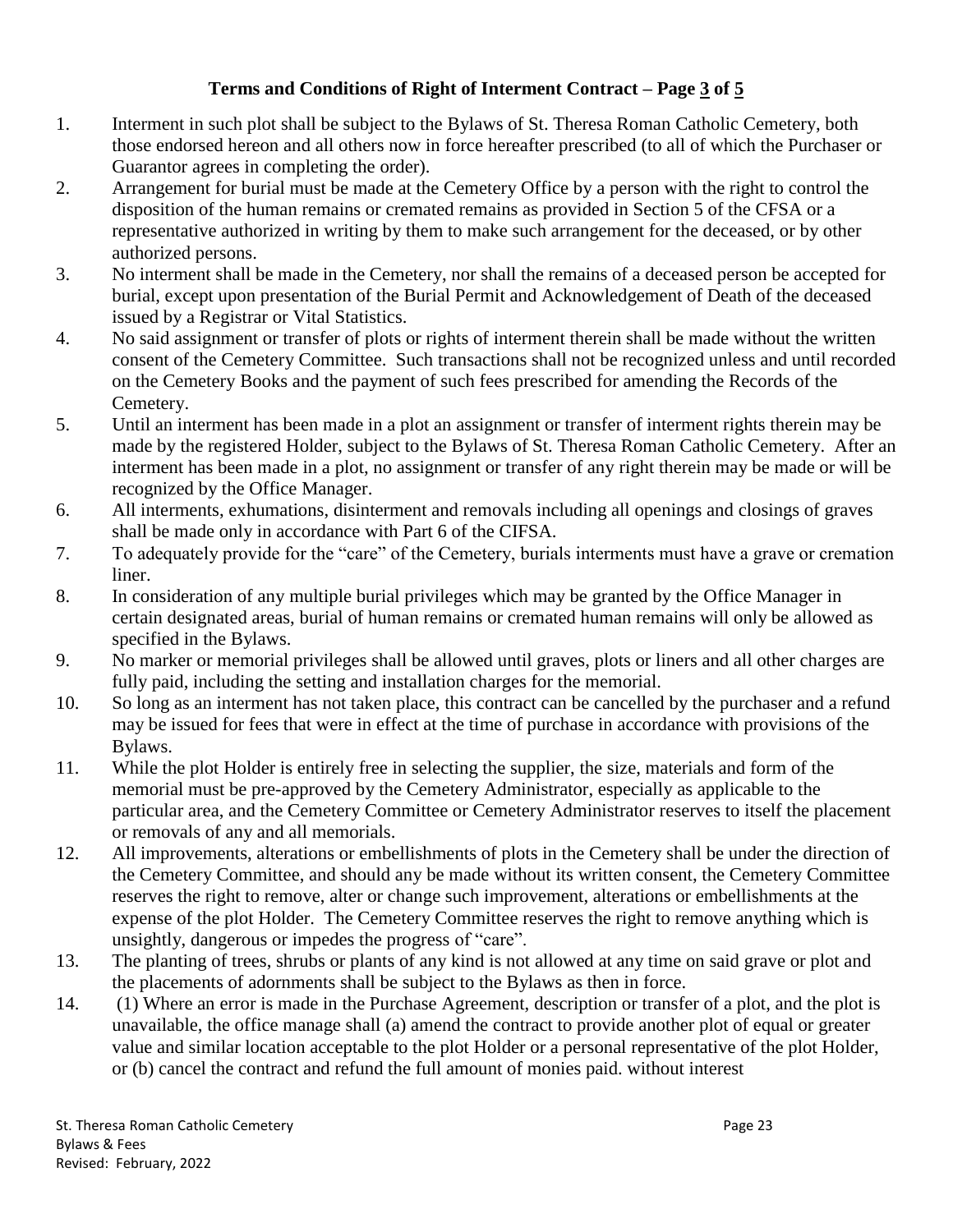(2) Where human error is made and cremated human remains are interred in the wrong plot, the Cemetery Committee shall, upon receiving the permission from the person authorized and designated by the Cremation and Funerals Services Act (CIFSA), (a) disinter the cremated human remains from the wrong plot and inter them in the correct plot if available, or (b) if the correct plot is not available, disinter the cremated human remains from the wrong plot and inter them in a plot in St. Theresa Roman Catholic Cemetery acceptable to the representative of the plot holder, and shall, within thirty (30) days after that, notify the registrar of disinterment and interment.

(3) Where the parties fail to agree on a settlement under subsection (1b) or (2b), either party may apply to the Director of Consumer Protection B.C., who may resolve the matter in any way the registrar considers appropriate in the circumstances as per section 43 of the CIFSA.

15. (1) With prior approval of the Director, an operator may sell a right of interment for a plot in a place of interment where the right of interment for the plot has been sold previously, but only if (a) the owner of the right of interment is at least 90 years of age or, if living, would be at least 90 years of age, (b) a period of at least 50 years has elapsed from the date the prior right of interment was sold, (c) at least 90 days have passed since the date the operator sent a notice of the operator's intention to resell the right of interment to the last known address of the Interment Right Holder and the operator has not received a response from the Interment Right Holder, and (d) the operator has made diligent attempts to contact the Interment Right Holder but is not able to locate or contact the Interment Right Holder.

(2) On receipt of an application, the Director may approve or reject the application for a sale of the right of interment with or without conditions.

(3) If the Director refuses the application, the Director must give the applicant written reasons for the decision.

(4) If a right of interment for a plot is sold in the circumstances described in subsection (1), and the right of interment is subsequently required for use by the original Interment Right Holder, the operator must provide another right of interment of equal or greater value that is acceptable to the original Interment Right Holder, or the person who has authority under Section 5 of the Act with respect to the deceased interment rights Holder.

16. The Right's Holder has the right to cancel and forfeit an Interment Rights contract subject to the conditions outlined below, provided (a) that no portion of the Interment Rights have been exercised; (b) written notice of the cancellation is provided to the Office Manager on Schedule D of these bylaws; (c ) the original Right of Interment is surrendered and (d) the cost for removal of any Memorials are paid. . 1) ) if notice is received within thirty (30) days of the date of signing the Interment Rights contract a full refund of the original purchase price of the plot identified, without interest, less the cancellation fee as outlined in Schedule B of these bylaws will be refunded.

2) ) if notice is received after thirty (30) days of the date of signing the Interment Rights contract a refund equal to 75% of the original purchase price of the plot identified without interest, less the cancellation fee as outlined in Schedule B of these bylaws will be refunded.

- 17. The user of St. Theresa Roman Catholic Cemetery and its interment spaces shall be subject to such other conditions as may be prescribed in the Bylaws of the Cemetery.
- 18. St. Theresa Roman Catholic Cemetery does not insure personal property. Grave markers, monuments, and similar items are the personal property of individual plot owners and/or their families. They are not the property of the Cemetery. Accordingly, plot owners are encouraged to speak with their personal insurer if they wish to insure their personal property which is present at the Cemetery.
- 19. This agreement is binding on the signatory parties, their heirs, successors, personal representatives and permit assigns. The contract is subject to the Business Practices and Consumer Protection Act, Cremation Interment and Funeral Services Ace and related Regulations and the rules and discipline of the Roman Catholic Church.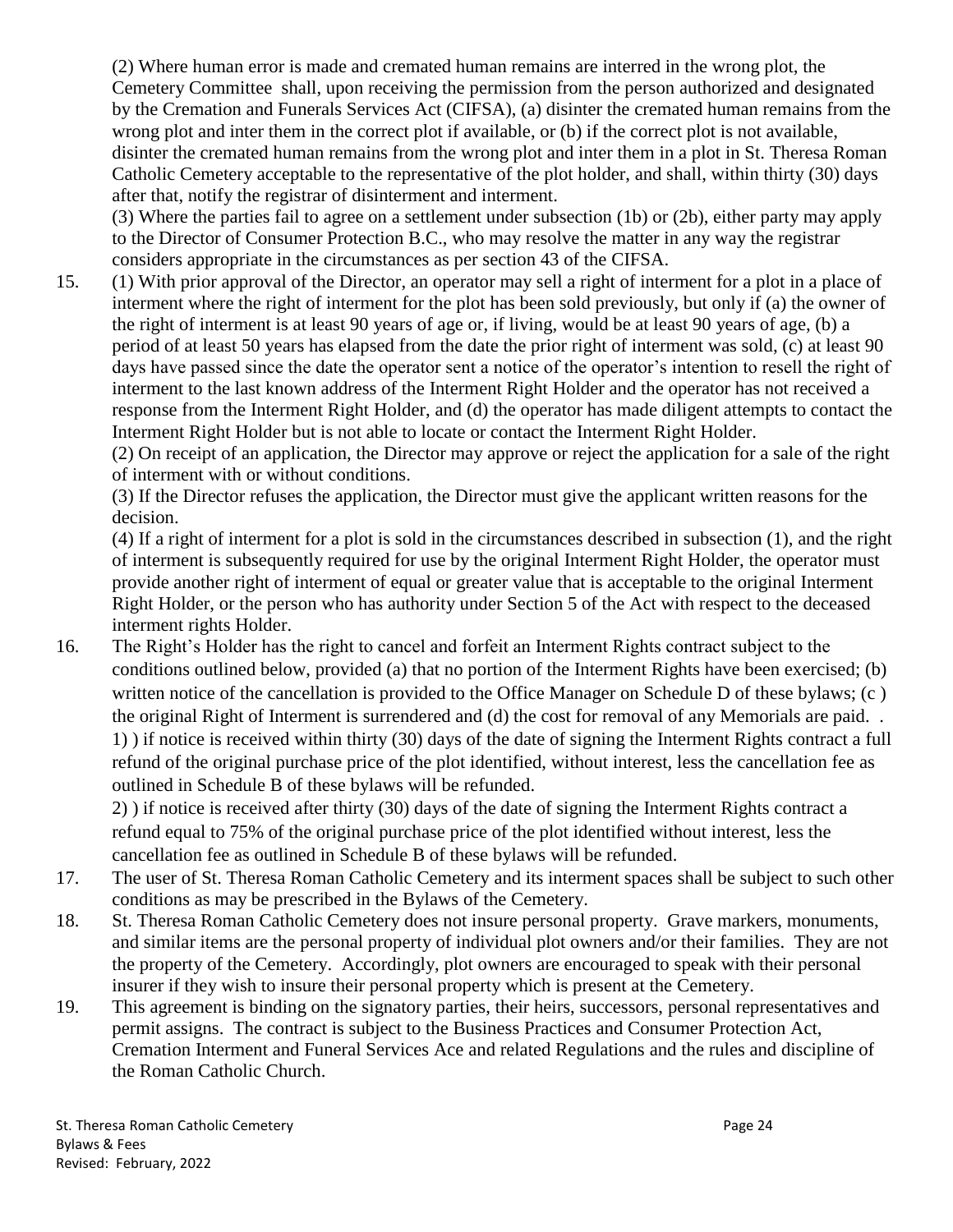# IN WITNESS WHEREOF the parties have executed this agreement on \_\_\_\_, day of \_\_\_\_\_\_\_\_\_, 20\_\_\_

\_\_\_\_\_\_\_\_\_\_\_\_\_\_\_\_\_\_\_\_\_\_\_\_\_\_\_\_\_\_\_\_\_\_\_\_\_\_\_\_\_\_\_\_\_\_ \_\_\_\_\_\_\_\_\_\_\_\_\_\_\_\_\_\_\_\_\_\_\_\_\_\_\_\_\_\_\_\_\_\_\_\_\_\_\_\_\_\_

Legal Representative of Deceased

\_\_\_\_\_\_\_\_\_\_\_\_\_\_\_\_\_\_\_\_\_\_\_\_\_\_\_\_\_\_\_\_\_\_\_\_\_\_\_\_\_\_\_\_\_\_

Name and Signature of Purchaser Signature of Cemetery Representative

*Please read carefully, sign and return to the Office Manager at the above address for processing. An official copy will be sent to you for your own records. For further information, please contact the Office Manager @ 250-765-6869 during regular office hours.*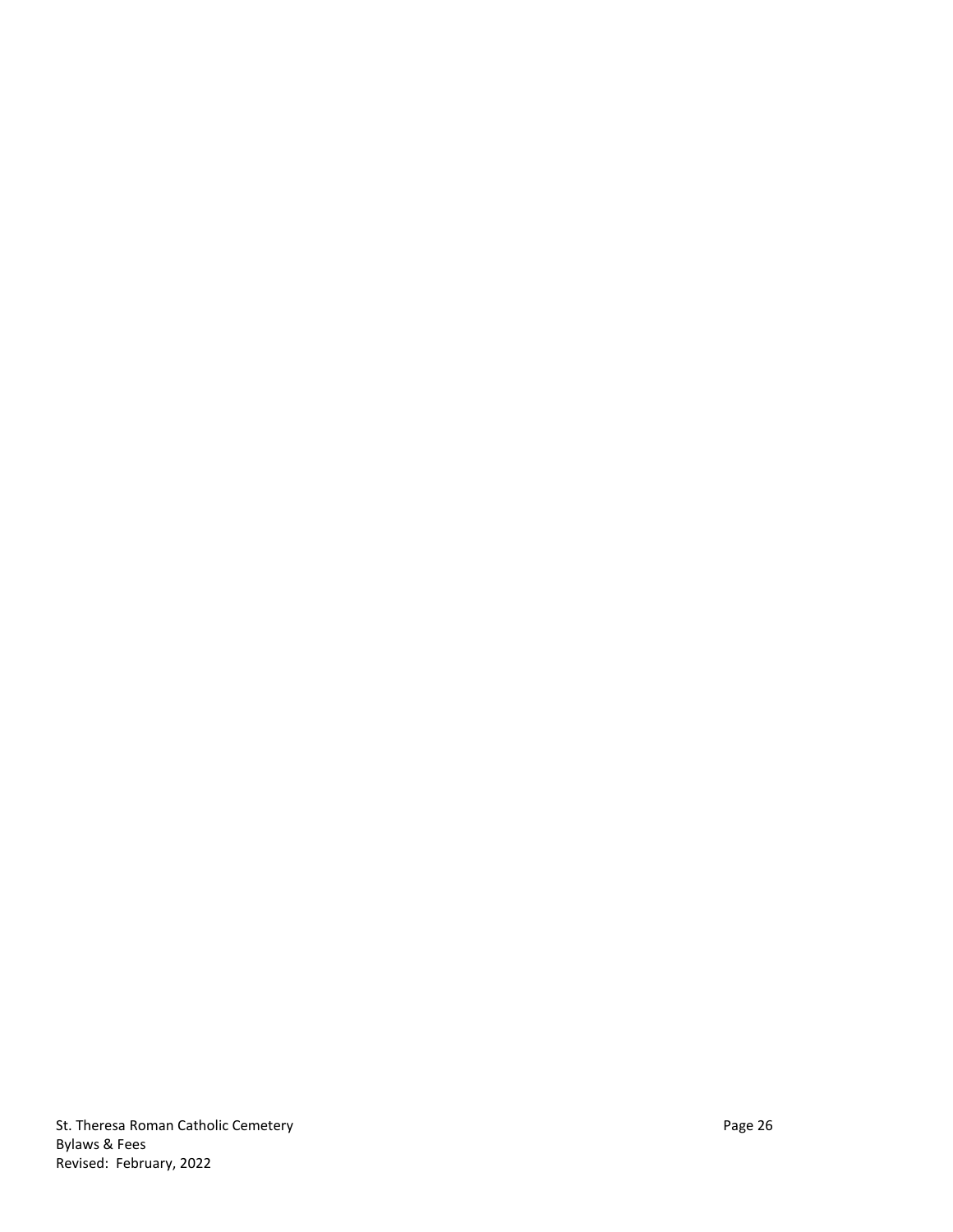Location: 2860 Sexsmith Road Office: 750 Rutland Road North

Kelowna, BC V1X 7S6 Kelowna, BC V1X 3B7 (250) 765-6869

#### **SCHEDULE D – SURRENDER OR TRANSFER OF RESERVED PLOT PERMIT**

Full interment or cremation plot number:

I,\_\_\_\_\_\_\_\_\_\_\_\_\_\_\_\_\_\_\_\_\_\_\_\_\_\_\_\_\_\_\_\_\_\_\_\_\_\_\_\_\_\_\_\_\_\_\_ of \_\_\_\_\_\_\_\_\_\_\_\_\_\_\_\_\_\_\_\_\_\_\_\_\_\_\_\_\_\_\_\_\_\_\_

(Full legal name – Right of Interment Holder) (Address)

Hereby surrender to St. Theresa Roman Catholic Cemetery the above reserved plot, or hereby

Transfer to  $\blacksquare$ 

I certify that:

(a) The Right of Interment has not been transferred, sold, or otherwise assigned to any other person, and that I am the sole person entitled to request this application for Surrender;

(b) No human remains or cremated human remains have been interred nor is any interment pending in the plot to which the Right of Interment applies as of the date of this application for Surrender.

(c) The amount to which I am entitled to be reimbursed on the surrender of the Right of Interment is the Plot fee paid as described in Bylaw 3.17 and 3.18 and item number 16 of the Terms and Conditions of Interment Right Contract (Plot Reservation Licence).

Dated on this day of

Name & Signature of Applicant

St. Theresa Roman Catholic Cemetery hereby acknowledges receipt of the original Right of Interment together with this Application for Surrender and agrees to pay the Holder of such Right of Interment the surrender fee described in paragraph (c) above, within fourteen (14) days of the date of Surrender or Transfer.

Dated at Kelowna, BC this day of the case of the case of the case of the case of  $\sim 20$ 

\_\_\_\_\_\_\_\_\_\_\_\_\_\_\_\_\_\_\_\_\_\_\_\_\_\_\_\_\_\_\_\_\_\_\_\_\_\_\_\_\_\_\_\_\_\_\_\_\_\_\_\_\_\_\_\_\_\_\_\_\_\_\_\_

\_\_\_\_\_\_\_\_\_\_\_\_\_\_\_\_\_\_\_\_\_\_\_\_\_\_\_\_\_\_\_\_\_\_\_\_\_\_\_\_\_\_\_\_\_\_\_\_\_\_\_\_\_\_\_\_\_\_\_\_\_\_\_\_\_\_\_\_\_\_\_

Name & Signature of Cemetery Representative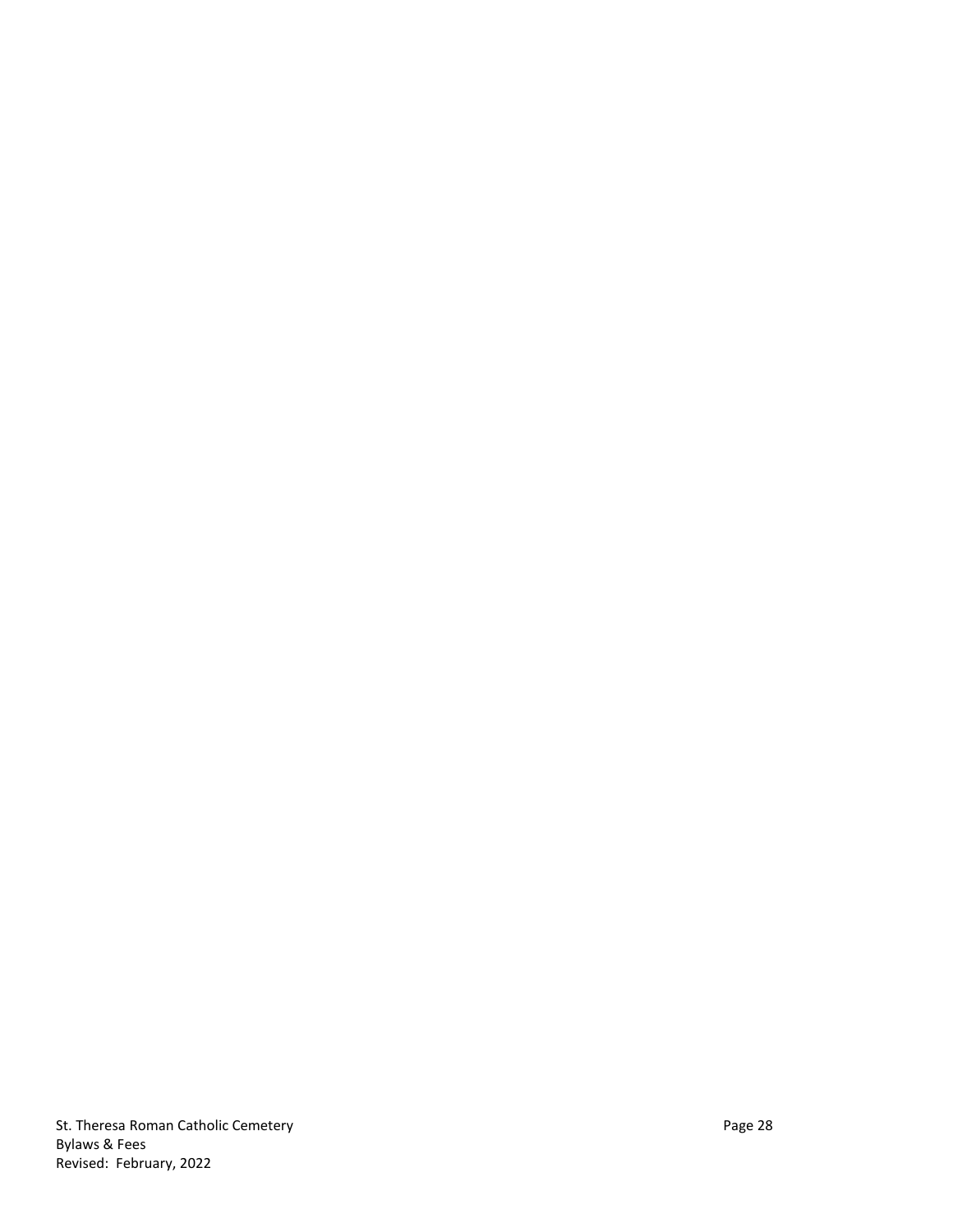Location: 2860 Sexsmith Road Office: 750 Rutland Road North

Kelowna, BC V1X 7S6 Kelowna, BC V1X 3B7 (250) 765-6869

#### **SCHEDULE E – DISINTERMENT / EXHUMATION PERMIT**

*No interred human remains shall be disinterred/exhumed except in compliance with the requirements of the Cremation, Interment and Funeral Services Act. No disinterment/exhumation of human remains will Proceed until a Disinterment/Exhumation Permit is submitted to and approved by the Director of Consumer Protections BC (if required), the Cemetery Administrator, and all applicable fees and charges have been paid.*

*The Saint Theresa Roman Catholic Cemetery responsibility during the process of uncovering a casket, urn or other container will end at the point where the soil is sufficiently excavated to permit access to the remains for removal by the attending Funeral Agency. St. Theresa Roman Catholic Cemetery is not responsible for damage sustained to any casket, urn, or other container during disinterment/exhumation.*

| (Name of authorizing authority)                                                         |  |  |
|-----------------------------------------------------------------------------------------|--|--|
| Human remains of                                                                        |  |  |
|                                                                                         |  |  |
|                                                                                         |  |  |
| disinterred from<br>(Name of Deceased)                                                  |  |  |
|                                                                                         |  |  |
| St. Theresa Roman Catholic Cemetery, located at 2860 Sexsmith Road, Kelowna, BC V1X 7S6 |  |  |
|                                                                                         |  |  |
| in Plot Number                                                                          |  |  |
|                                                                                         |  |  |
|                                                                                         |  |  |
|                                                                                         |  |  |
|                                                                                         |  |  |
|                                                                                         |  |  |
| Fees:                                                                                   |  |  |
| Disinterment/Exhumation Fee                                                             |  |  |
| <b>TOTAL Due</b>                                                                        |  |  |
|                                                                                         |  |  |
|                                                                                         |  |  |
|                                                                                         |  |  |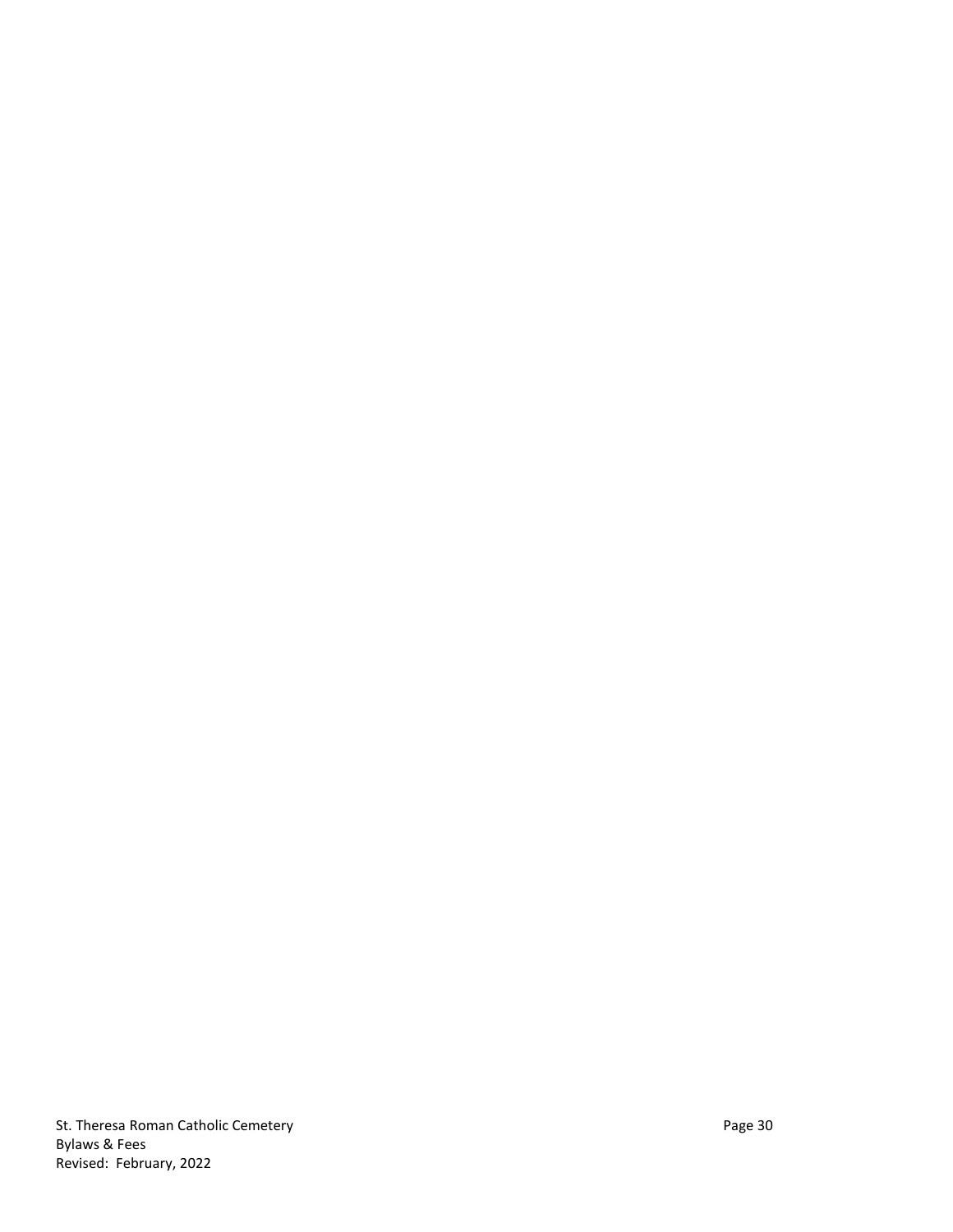Location: 2860 Sexsmith Road Office: 750 Rutland Road North Kelowna, BC V1X 7S6 Kelowna, BC V1X 3B7 (250) 765-6869

#### TABLE OF CONTENTS

|                                                                | 3                |
|----------------------------------------------------------------|------------------|
|                                                                | $\overline{3}$   |
|                                                                | $\overline{3}$   |
| Administration                                                 | $\overline{4}$   |
| Administration                                                 | $\overline{4}$   |
| Severability                                                   | $\overline{4}$   |
| <b>Administrative Records</b>                                  | $\overline{4}$   |
| <b>Fiscal Year</b>                                             | $\overline{4}$   |
| Parish Served                                                  | $\overline{4}$   |
| <b>Cemetery Operations</b>                                     | $\overline{4}$   |
| <b>Cemetery Location</b>                                       | $\overline{4}$   |
| <b>Cemetery Administrations</b>                                | $\overline{4}$   |
| Delegation of Authority                                        | 5                |
| <b>Cemetery Plan</b>                                           | 5                |
| The Cemetery Administrator                                     | 5                |
| The Office Manager                                             | $\frac{5}{5}$    |
| Compliance of Bylaws                                           |                  |
| Liability, Loss or Damage to Property                          | 5                |
| Improvements within the Cemetery                               | $\boldsymbol{6}$ |
| <b>Interment and Disinterment</b>                              | 6                |
| Arrangements for Interment                                     | 6                |
| Interment Right Contract (Plot Reservation License)            | 6                |
| Interment                                                      | 6                |
| <b>Reservation of Plots</b>                                    | $\boldsymbol{7}$ |
| Human Remains Only                                             | $\overline{7}$   |
| Burial Permit and Acknowledgement of the Registration of Death | $\boldsymbol{7}$ |
| Opening and Closing of Graves                                  | $\boldsymbol{7}$ |
| <b>Grave Liners</b>                                            | $\boldsymbol{7}$ |
| <b>Right of Refusal</b>                                        | $\boldsymbol{7}$ |
| <b>Right to Correct Errors</b>                                 | $8\,$            |
| <b>Full Burial/Cremation Plots</b>                             | $8\,$            |
| Size of Plot Spaces                                            | 8                |
| Number of Interment per Plot                                   | $8\,$            |
| Right of Interment is Not Transferable                         | 9                |
| <b>Transfer of Plot</b>                                        | 9                |
| <b>Approval of Transfers</b>                                   | 9                |
| Right of Interment Cancellation and Refunds                    | 9                |
| Cancellation of Right of Interment                             | 10               |
| <b>Exchange of Plot</b>                                        | 10               |
| Reclamation of Right of Interment Previously Sold              | 10               |
| Proof of Inheritance                                           | 11               |
|                                                                |                  |